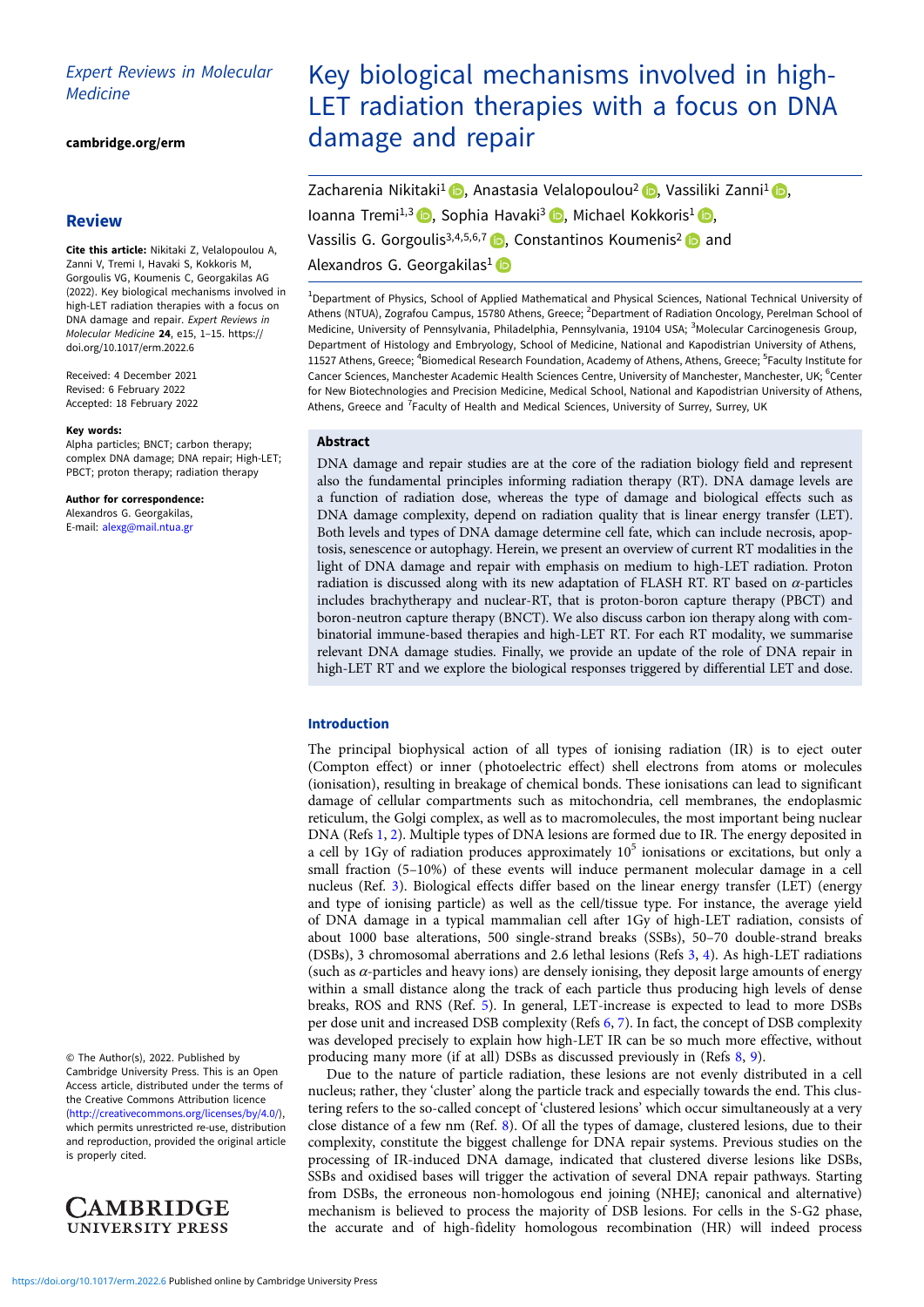DSBs. However, recent findings challenge the theory that all DSBs in S-G2 phase are processed by HR and open the door for alternative NHEJ pathways to participate in the case of highly complexed DSBs (Refs [10](#page-11-0), [11\)](#page-11-0). For all other lesions (SSBs and base lesions) base excision repair (BER) is believed to be the main player. SSB repair (SSBR) is considered a specialised, subpathway of BER, processing normal and abnormal strand breaks that arise either from reactions with DNA-damaging agents (endogenous or exogenous) or as intermediates in certain enzymatic events like in the processing of clustered base lesions (Ref. [9\)](#page-11-0). As extensively discussed in (Ref. [12](#page-11-0)), SSBR consists of (1) strand break detection; (2) removal of 5′ - or 3′ -terminal blocking group; (3) gap-filling repair synthesis; and (4) nick-sealing by a DNA ligase. Two pivotal proteins orchestrate SSBR: poly(ADP-ribose) polymerase 1 (PARP1) and X-ray cross-complementing protein 1 (XRCC1) acting rather as scaffolds for the buildup of the various repair components required to mantle the SSB and restore the phosphodiester backbone.

Therefore, high-LET irradiations, even at low doses, can hobble the cellular DNA repair machinery and lead to delayed repair or misrepair, resulting in mutations and complex chromosomal aberrations (Refs [13](#page-11-0), [14\)](#page-11-0). Misrepair is usually the result of lesion proximity or choice of the DNA repair pathway (Ref. [15\)](#page-11-0). For example, the repair of DSBs induced by carbon ions is dependent on resection, a process directly related to the repair pathway selected (Refs [16](#page-11-0), [17](#page-11-0)). Misrepair is also believed to play an important role in the increased relative biological effectiveness (RBE) values after high-LET radiation compared to the low-LET one (Ref. [18\)](#page-11-0).

Particle radiation therapy (RT) as a clinical modality may utilise different particles, such as electrons, protons or carbon ions; doses, such as high- and low- dose brachytherapy; dose rates, such as ultra-high dose (FLASH) RT as well as various conformality modes, such as brachytherapy, external beam RT, intensitymodulated RT and stereotactic body RT. Understanding the major advantages and disadvantages of low and high LET treatment options is of critical importance for the more accurate tumour treatment and the minimisation of toxicity in the patients. The differential level and types of biological damage induced in the tumour versus healthy tissues are of significant clinical importance and therefore, we will focus on the mechanisms of DNA damage induction for the high-LET RT modalities like protons, carbons,  $\alpha$ -particle-emitting radionuclides which are highly cytotoxic and are thus promising candidates for use also in targeted radioimmunotherapy of cancer (Refs [19,](#page-11-0) [20](#page-11-0)).

# Overview of medium to high-LET radiotherapies (protons, neutrons, a-particles, carbon ions)

#### Proton radiation therapy

Proton therapy uses a beam of protons of primarily medium LET which are positively charged particles (essentially hydrogen nuclei) with a very well-defined range of tissue penetration, to deliver radiation to a targeted tumour. Higher-LET values do exist across the track of the proton beam particularly towards the distal edge of the spread-out Bragg peak (SOBP), compared with conventional X-ray radiation (Ref. [21\)](#page-11-0). This radiation modality allows for a better distribution of the delivered dose of radiation compared to photon (X-Ray) radiotherapy and has led to an expansion of the treatment options in radiation oncology. The SOBP is a combination of several Bragg peaks in such a way, that an entire tumour can be targeted with minimal dose deposition to adjacent normal tissues. The idea to use protons in cancer treatment was conceived by the physicist Robert R. Wilson in 1946 (Ref. [22\)](#page-11-0) and the first patients were treated

in 1954 (Ref. [23\)](#page-11-0). We have now amassed a substantial amount of clinical evidence on the efficacy of proton radiation treatment (Ref. [24](#page-11-0)). In a recent comparative analysis of protons versus photons in combination with chemotherapeutic regimens, proton chemoradiotherapy presented significantly reduced acute adverse events that were causing unplanned hospitalisations, with similar disease-free and overall survival (Ref. [25\)](#page-11-0).

A new exciting development in the field of radiotherapy is the so-called 'FLASH' radiotherapy which has quickly evolved into a highly promising radiation modality. Proton and other particles (such as electrons or carbon ions) are delivered at ultra-high ('FLASH') dose rates (currently at >40 Gy/sec of higher) whereas in the clinic, the 'standard' dose rates are at approximately 5 Gy/min (Ref. [26](#page-11-0)). FLASH radiotherapy has demonstrated increased sparing of the normal tissue while maintaining an equipotent antitumour efficacy compared to conventional radiotherapy in multiple preclinical studies (Refs [27](#page-11-0)–[34](#page-11-0)). The medium LET that characterises proton radiation, along with the SOBP can enhance the potency of 'FLASH' effect during proton radiotherapy (Ref. [26](#page-11-0)). A major advancement in the field of FLASH radiotherapy is the onset of the world's first human clinical trial of FLASH RT by the Cincinnati Children's/UC Health Proton Therapy Center. The study named as FAST-01 (FeAsibility Study of FLASH Radiotherapy for the Treatment of Symptomatic Bone Metastases) (NCT04592887), will be delivering a single radiotherapy session to the recruited cancer patients in a fraction of a second. For a recent analytical review on FLASH radiotherapy and potential biological mechanisms underlying its biological effects the reader is directed to (Ref. [26\)](#page-11-0).

#### Carbon ion therapy

Carbon ion radiotherapy (CIRT) is another form of particle beam therapy which provides a series of physical and biological advantages (Refs [35,](#page-11-0) [36\)](#page-11-0). The larger mass of carbon allows for even more reduced beam scattering, characterised by a steeper dose distribution area with minimal penumbra and sharper Bragg peak (Refs [37](#page-11-0)–[39](#page-11-0)) compared to protons, theoretically allowing for better tolerance of radiosensitive organs (Refs [40](#page-11-0)–[42](#page-11-0)). Moreover, carbons demonstrate higher LET than protons, something which leads to a two to three fold-higher RBE compared to protons and photons (Ref. [43\)](#page-11-0) due to the more dense and complex DNA damage (Ref. [38](#page-11-0)). Other differences of CIRT compared to other radiotherapies include the lack of oxygen effect, sublethal damage repair and the reduced impact of the cell cycle on radiosensitivity (Ref. [44\)](#page-11-0). Today, there are 13 CIRT centres in five countries treating tumours, such as prostate, head and neck, lung, liver, bone, soft tissue sarcomas, locally recurrent rectal cancer and pancreatic cancer (Refs [40](#page-11-0), [45](#page-11-0)). Unfortunately, there is still scarce evidence (e.g. comparative clinical trials) comparing head-head the efficacy and toxicity of CIRT to other particle or photon RT.

#### Nuclear radiotherapy

The biological effects of external beam Radiotherapy are sufficiently described by the ionisation effects occurring while accelerated ions traverse and interact with the biological matter based on nuclear physics laws. Many decades ago, a combinatorial Radiotherapy modality was proposed, one where in addition to primary ionisations, accelerated particles would also cause, nuclear reactions to atoms of a suitable substrate, thus creating heavier ions (commonly  $\alpha$ -particles), which are characterised by higher LET values. In this review, we use the term Nuclear Radiotherapy to distinguish this modality from conventional external beam RT. The adjective 'Nuclear' within the term implies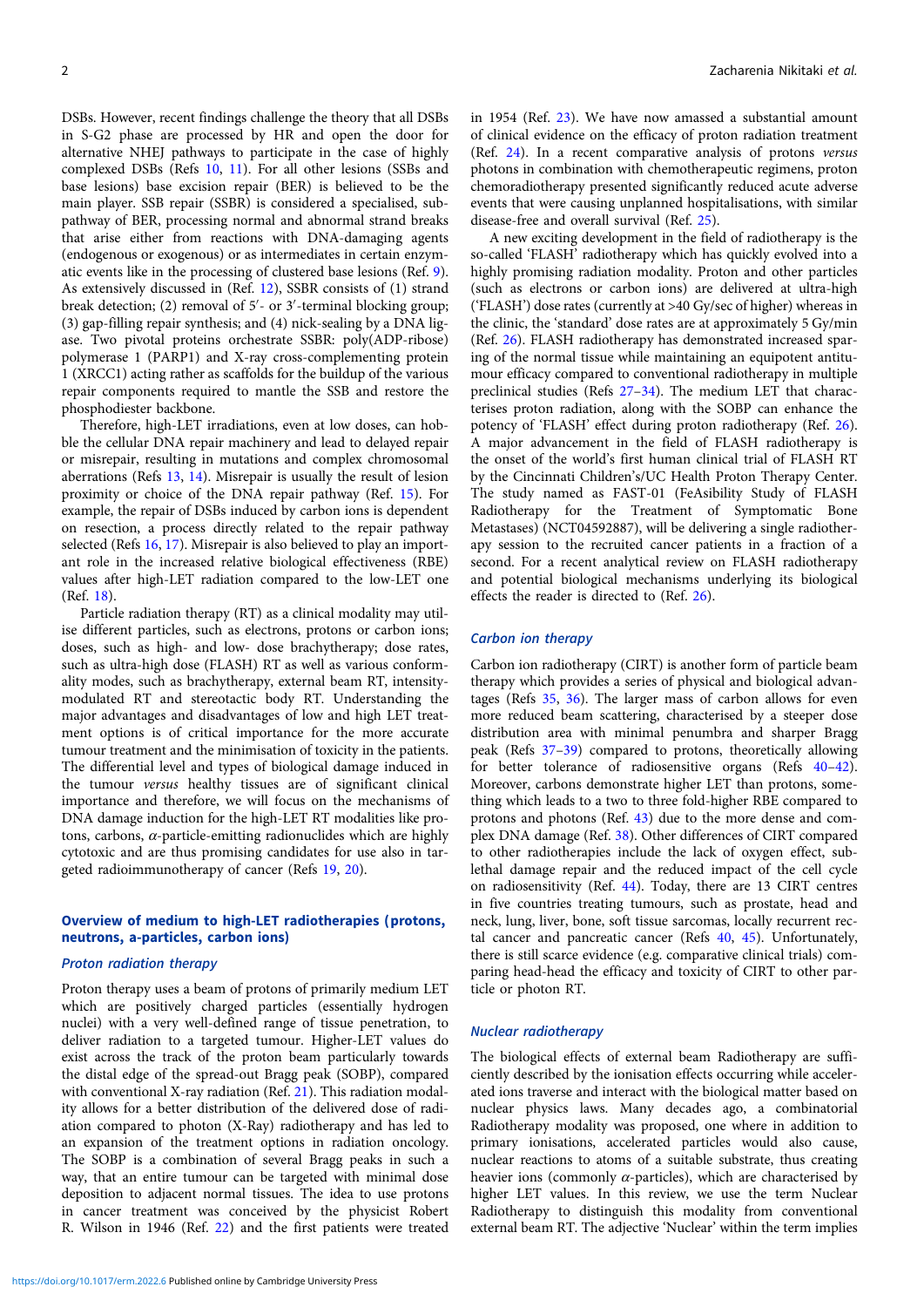the need of nuclear physics to describe the reactions taking place, the possible nuclear energy states of implicated particles as well as their kinetic energy and finally their LET values. High LET ions are expected to cause more severe damage to the targeted cancer cells. In this review, we will focus on proton-boron (fusion/) capture therapy (PBCT) and boron-neutron capture therapy (BNCT) (see below and Supplementary data). Although initially there was a great deal of promise in the use of Nuclear Radiotherapy approaches, these have not fulfilled their promise for reasons we will outline below. A major shortcoming of Nuclear Radiotherapy has been attributed to the limited possibility of a nuclear interaction in practice. Even if an accelerated charged particle has the exact amount of energy to excite the targeted molecule/atom and its trajectory indeed points towards the target, the possibility (cross section) for the nuclear reaction to be triggered is at least  $10<sup>4</sup>$  times smaller than the corresponding one for the ionisation process, even when high-energy ions or electrons are used as primary particles (Refs [46](#page-11-0), [47\)](#page-11-0). In the case of fast neutrons, an elastic and inelastic scattering are in general the dominant mechanisms for energy moderation, since human tissues act as an excellent absorber for neutron capture  $(n, \gamma)$ reactions in the thermal (0.025 eV) and epithermal energy region (0.025–4 eV). Thus the predominant mechanisms for radiation damage and energy deposition are usually not the intended ones via the specific, useful  $(n, \alpha)$  nuclear reactions. Additionally, the delivery of adequate amounts of boronated compounds to the tumour while avoiding any significant uptake in normal tissues constitutes one of the most challenging issues for a successful treatment with the BNCT or PBCT techniques (Ref. [48](#page-11-0)). Thus, there are still many issues open for scientific investigation before the practical clinical stage is reached. Despite the clinical failure of these approaches, they have laid the foundations for a more efficacious approach based on similar principles such as PBCT (see below and in Supplementary data).

#### Proton–boron capture therapy

PBCT is an innovative method towards increased proton biological effectiveness. PBCT is based on pure nuclear physics principles and uses a nuclear fusion reaction between low-energy protons and  $^{11}$ B atoms, that is

$$
p + {}^{11}B \rightarrow {}^{12}C^* \rightarrow 3\alpha
$$
 (1)

$$
p + {}^{11}B \rightarrow {}^{12}C^* \rightarrow \alpha_0 + {}^8Be, {}^8Be \rightarrow 2\alpha
$$
 (2)

$$
p + ^8 B \to ^{12} C^* \to \alpha_1 + ^8 B e^*, ^8 B e^* \to 2\alpha
$$
 (3)

The reaction produces high LET  $\alpha$ -particles of enhanced damaging potential ideally solely on the desired target tumour area that is SOBP, without damaging neighbouring normal tissues (Refs [49,](#page-11-0) [50](#page-11-0)).

Proton Boron reaction involves the production of  ${}^{12}C$  in one of its excited (nuclear) states  $(^{12}C^*)$ . For the resonance occurring at 0.675 MeV (projectile energy) (Ref. [51\)](#page-11-0) there are three main options of de-excitation. Two of them are described by the 2-step reaction  $((1)$  and  $(2))$  and the third by the 1-step reaction (1) (Ref. [52\)](#page-11-0). According to Stave et al. the predominant one is the 2-step reaction, which involves the production of a Be nucleus (Ref. [52](#page-11-0)). In order to investigate the  $\alpha$ -particles biological effects, exact knowledge of their LET is required. To calculate the LET values we need to know the energy values that they are emitted with and this can be considered as a rather complicated problem. In the following, we describe why this issue is a bit complicated.

Figure S1 (Supplementary data) illustrates the phenomenon. The  $p + {}^{11}B \rightarrow 3\alpha$  reaction releases an amount of energy  $Q = 8.59$  MeV for example [[http://nrv.jinr.ru/nrv/webnrv/qcalc/\]](http://nrv.jinr.ru/nrv/webnrv/qcalc/), which has to be shared (along with a fraction of approx. 11/12 of the incoming proton's kinetic energy) among the three ejectiles, that is the  $\alpha$ -particles with varying energies as shown in Table S1 (maximum 231 keV/ $\mu$ m).

BNCT is a radiotherapeutic modality which targets cancer cells via a two-step procedure. During the first stage, the patient is injected with a tumour-localising drug which carries the stable isotope boron-10  $(^{10}B)$  which has a high tendency to capture low energy 'thermal' neutrons  $(n_{\text{th}})$ . The most widely used boron delivery agents are the sodium borocaptate (BSH) and the boronophenylalanine (BPA), while the latter can be associated to fructose to yield BPA-F with enhanced solubility (Ref. [53\)](#page-11-0). In the second stage, the patient is subjected to irradiation with neutrons and the subsequent nuclear reactions occurring when  $^{10}$ B is hit with neutrons, lead to the emission of high-energy  $\alpha$ -particles ( ${}^{4}$ He) and recoiling lithium-7 ( ${}^{7}$ Li) nuclei that kill the cancer cells that have accumulated sufficient quantities of  $^{10}$ B (Refs [53](#page-11-0)-[55](#page-11-0)). The basic interaction equations are described below:

$$
{}^{10}B + n_{th} \rightarrow {}^{11}B^* \rightarrow \alpha_0 + {}^{7}Li
$$
 (4)

$$
{}^{10}B + n_{th} \rightarrow {}^{11}B^* \rightarrow \alpha_1 + {}^{7}Li^*
$$
 (5)

Using catkin 2.03 and jinr Q-value\_calc [\[http://nrv.jinr.ru/nrv/](http://nrv.jinr.ru/nrv/webnrv/qcalc/) [webnrv/qcalc/\]](http://nrv.jinr.ru/nrv/webnrv/qcalc/) one can easily determine the levels of the kinetic energy of implicated particles, considering for neutrons  $T_n =$ 0.025 eV:

T<sub>$$
\alpha_0
$$</sub> is 1.776 MeV while T<sub>Li</sub> = 1.014 MeV T <sub>$\alpha_1$</sub>   
= 1.472 MeV and T<sub>Li\*</sub> = 0.840 MeV

Figure S2 (Supplementary data) illustrates the energy levels implicated in boron-neutron fusion. The major benefit of this approach is the protection it affords to critical normal tissues from radiation-induced damage, even at the margins of the tumour (Ref. [54\)](#page-11-0). This supports the use of BNCT as an alternative therapeutic option for the treatment of multiple, locally invasive malignant tumours such as high-grade gliomas (Ref. [56\)](#page-11-0), recurrent cancers of the head and neck region (Ref. [57\)](#page-11-0) and primary tumours or cerebral metastases of melanoma (Ref. [58\)](#page-11-0). Current clinical evidence mostly revolves around the use of nonradioactive 10B. Gadolinium-157 (Gd), another non-radioactive isotope has also been used but the present data have been strictly derived from in vivo studies without further examination of its efficacy in the clinic (Refs [59](#page-11-0)–[61](#page-11-0)).

There are prerequisites for the ideal boron-containing candidate such as low systemic toxicity, much higher tumour uptake compared to the normal tissue and rapid clearance from normal tissues. Currently, the most successful boron delivery agent, BPA selectively accumulates in tumours through cancer-related amino acid transporters including LAT1 (Ref. [62\)](#page-11-0). However, this approach also carries disadvantages such as reduced solubility and a short retention time (Ref. [63\)](#page-12-0). The demand for better tumour targeting properties and a noticeable difference in the rate of uptake of boron-containing agents by different patients, have ushered in the production of several generations of boroncontaining agents including boron-containing porphyrins, amino acids, polyamines, nucleosides, peptides, monoclonal antibodies, liposomes, nanoparticles of various types, boron cluster compounds and co-polymers (Refs [53,](#page-11-0) [55](#page-11-0), [64](#page-12-0)–[67](#page-12-0)). The current list of malignancies for which BNCT has shown at least some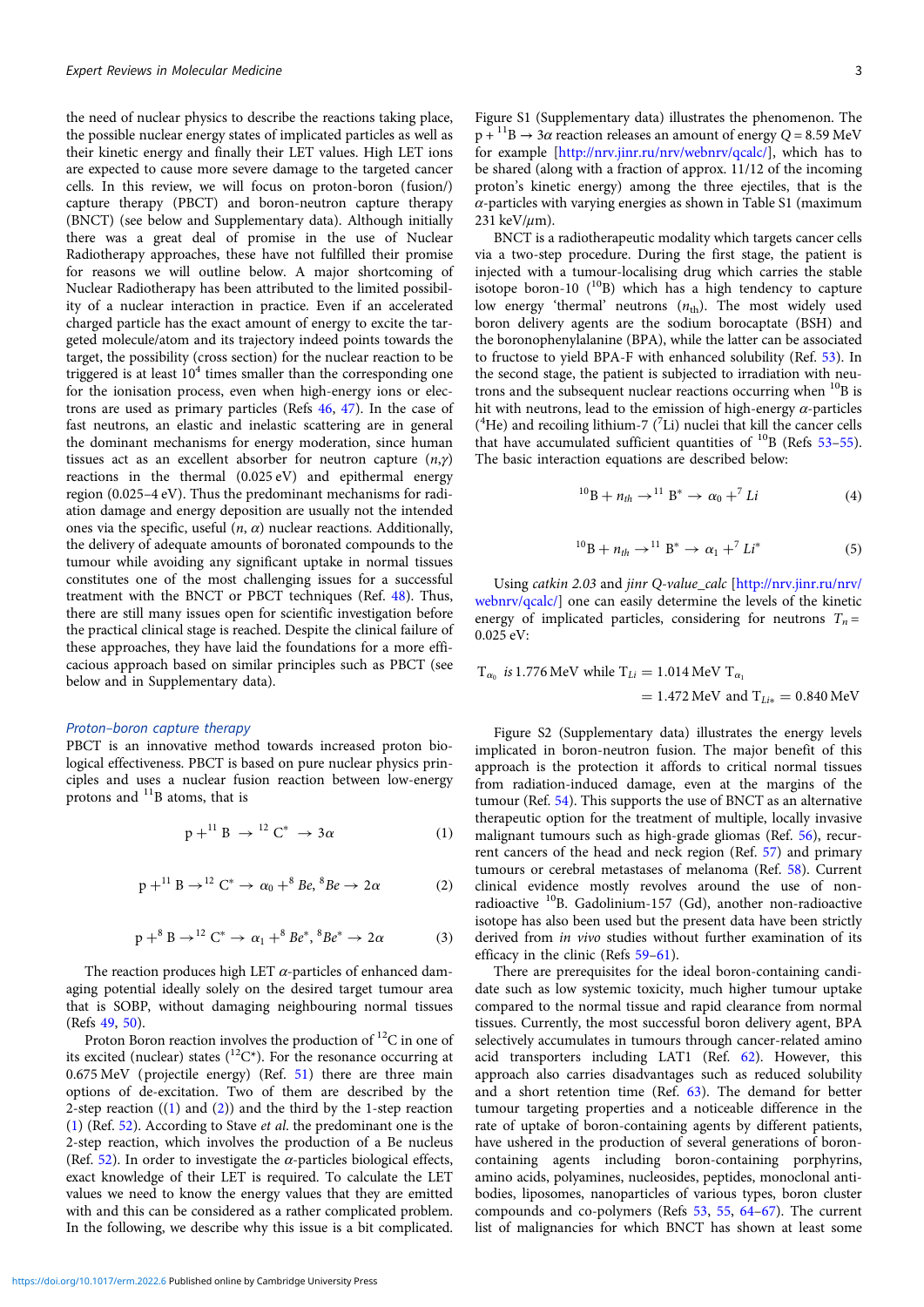clinical benefit is quite long (Ref. [48\)](#page-11-0) and includes glioblastoma multiforme (Refs [56,](#page-11-0) [68](#page-12-0)–[70](#page-12-0)), meningioma (Ref. [71\)](#page-12-0), head and neck cancers (Refs [57,](#page-11-0) [72](#page-12-0)–[76\)](#page-12-0), lung cancer (Ref. [77\)](#page-12-0), sarcomas (Ref. [78\)](#page-12-0), cutaneous malignancies (Refs [79](#page-12-0)–[81\)](#page-12-0), extramammary Paget's disease (Ref. [58\)](#page-11-0), paediatric cancers (Refs [82](#page-12-0)–[84\)](#page-12-0) and metastatic disease (Refs [85,](#page-12-0) [86\)](#page-12-0). These studies underscore the promise of PBCT as a therapeutic strategy, especially for radiotherapy-resistant tumours. Moreover, if coupled with proton FLASH radiotherapy modalities, BPCT could further enhance the proton therapy therapeutic index. (Ref. [49](#page-11-0)).

#### Alpha-particle emitter radiopharmaceutical therapy  $(\alpha$ -RPT)

Cancer therapy based on  $\alpha$ -particle radiopharmaceutical emitters is a relatively new technological advancement and clinical modality with only a few such drugs available in the market for clinical use (Ref. [87](#page-12-0)).  $\alpha$ -particles emitted from radionuclides have a high LET ( $>100 \text{ keV}/\mu \text{m}$ ) which produces a short, highly dense track of ionisation events within cellular targets, leading to repair-resistant complex DNA damage and more effective cell killing compared to sparsely ionising forms of radiation, such as  $\gamma$ - or X-rays. Moreover, based on well-known radiobiology from the 1980s, alpha-emitting radionuclides exhibit a high RBE for cell killing (as high as 8) (Ref. [88](#page-12-0)) accompanied by a significantly reduced dependency on hypoxia which is responsible for solid tumour radioresistance (Ref. [89](#page-12-0)). Currently, drugs being used in patients or under clinical trials are based on  $223\text{R}$  and  $224\text{R}$  as  $α$ -particle emitters (Diffusing Alpha Radiation Emitters Therapy; DaRT). A search in NCI clinical.trials.gov on 21/11/ 2021 using the keywords 'alpha emitters' or 'alpha particle emitter' or 'alpha radiation emitter' retrieved a maximum of 19 studies for treating resistant prostate or breast cancer with metastases as well as skin and soft tissue tumours. Radium-223 dichloride (Xofigo®, Bayer HealthCare Pharmaceuticals Inc.) is the first  $\alpha$ -RPT approved by the FDA, with benefits in overall survival and delay in symptomatic skeletal events for patients with metastatic castrate-resistant prostate cancer (CRPC). Recently, an automated bone scan algorithm has shown its value in determining the response to radium-223 (Ra-223) treatment for patients with metastatic CRPC (Ref. [90\)](#page-12-0).

#### DNA Damage (DSB, SSBs) involved in each high-LET modality

#### Proton Based therapies

Proton therapy is a quickly expanding radiotherapy modality where accelerated proton beams are utilised to accurately transport their maximum of energy and dose to the tumour but is usually ineffective against highly radioresistant tumours. In the case of protons, typical energies used in the clinic regularly range from 60–250 MeV including the case of the latest advances in the field that is, the FLASH method where ultra-high dose rates 40–200 Gy/s can be achieved through the delivery of very short proton ms-pulses (Refs [91,](#page-12-0) [92](#page-12-0)).

#### Theoretical considerations

In an effort to have a better understanding of the primary molecular effects of high-LET radiations, we have mined accumulated data on the induction rates of double and single-strand breaks (DSBs and SSBs respectively) for a variety of biological systems and both experimental and simulation data (Tables 1–3). Theoretical predictions of biological damage from DNA to cellular survival are always very helpful and have aided significantly the planning of experiments and interpretations of results. By the word of theoretical predictions, we refer to the well-accepted and acknowledged stochastic modelling using Monte Carlo

(MC) simulations and particle track structure codes [for recent reviews please see (Refs [93,](#page-12-0) [94](#page-12-0))] as well as others non-stochastic using mathematical or machine learning-based calculations (Refs [95](#page-12-0)–[97](#page-12-0)). It must be mentioned though that all simulations of any type are optimised based on experimental data. For example, using the Geant4DNA MC code and an improved DNA geometry model as well as clustering algorithms, DNA damage yields were calculated and compared to literature (Ref. [98\)](#page-12-0). The model was tested against published experimental and computational results for DSB rates and RBE values. A general agreement was observed over the whole simulated proton energy range. The DSB yield was  $8.0 \pm 0.3$  DSB Gy<sup>-1</sup>Gbp<sup>-1</sup> for energy range. The DSB yield was  $8.0 \pm 0.3$  DSB  $\text{Gy}^{-1}\text{Gbp}^{-1}$  for  $^{60}\text{Co}$ , and  $9.2 \pm 0.2$  DSB  $\text{Gy}^{-1}\text{Gbp}^{-1}$  for 250 kVp X-rays, and between 11.1 ± 0.9 and  $8.1 \pm 0.5$  DSB Gy<sup>-1</sup>Gbp<sup>-1</sup>for 2-100 MeV protons. The specific results suggest that DSBs consist of direct and indirectly-induced (through ROS) SSBs that account approximately for half of the total DSBs (Ref. [98](#page-12-0)).

[Table 1](#page-4-0) contains data from in vitro and in silico works using protons and electromagnetic irradiation. Variations among different simulations can be attributed to different initial conditions fed into the algorithm, and especially the concentration of antioxidants, oxygen levels and nuclear DNA density. As a general conclusion, it can be deducted that an increase in LET leads to an increase of DSBs and to a reduction of SSB levels as well as of other non-DSB oxidative damage (Refs [98](#page-12-0)–[101](#page-12-0)). This of course suggests a higher level of complexity for DSBs at least.

#### Carbon Ion radiotherapy

CIRT is the treatment of choice for proton-resistant tumours like sarcomas (Ref. [35\)](#page-11-0). [Table 2](#page-5-0) contains data from in vitro and in silico studies of carbons. Keta et al. (Ref. [102\)](#page-12-0) irradiated three malignant cell lines with protons or carbons and they evaluated DNA damage by quantifying γH2AX foci. No significant differences were observed in the γH2AX foci formation between the two radiation modalities and they attributed this result to the limited resolution that ICC offers when performed using conventional fluorescence microscopy. Yokota et al. (Ref. [105](#page-12-0)) using pulsed-field gel electrophoresis (PFGE) quantified DSBs yields in protoplasts from the tobacco BY-2 cell line. They identified a difference in the induced DSB between γ-rays and carbon ions, but they could not satisfactorily detect a difference in the DSB yields among the several LET values of carbons. Moreover, their approach failed to exhibit expected results that is higher DSBs for the highest LET used. They interpreted this result by the phenomena occurring to the carbons penumbra region and to the possible dosimetry inaccuracies. Back in 1995, Heilmann et al. (Ref. [106](#page-12-0)) irradiated CHO-K1 cells with carbons of different energies and assessed DNA damage using constant-field gel electrophoresis. Their results, although not revealing an increased number of DSBs, underline the possible inability of electrophoretic approaches to detect very small DNA fragments as a result of highly complex DSBs, a phenomenon also discussed in (Ref. [8\)](#page-11-0). Shiina et al. (Ref. [107\)](#page-12-0) compared carbons of 60 keV/  $\mu$ m LET and X-rays using agarose gel electrophoresis (AGE), in several Tris scavenger concentrations. Comparing results for minimum  $(1.0 \times 10^6/s)$  and maximum (Tris  $1.0 \times 10^{10/s}$ ) scavenging capacities of Tris. Corresponding values of Tris scavenging capacity that mimics cellular environment, that is  $3.0 \times 10^8$ /s are also presented in [Table 2](#page-5-0). An increase in scavenging capacity causes a decrease of both DSB and SSB levels, for every radiation modality.

### α-particles Produced during nuclear radiotherapy

α-particles are produced during nuclear radiotherapy as well as during brachytherapy. They have short ranges in the body,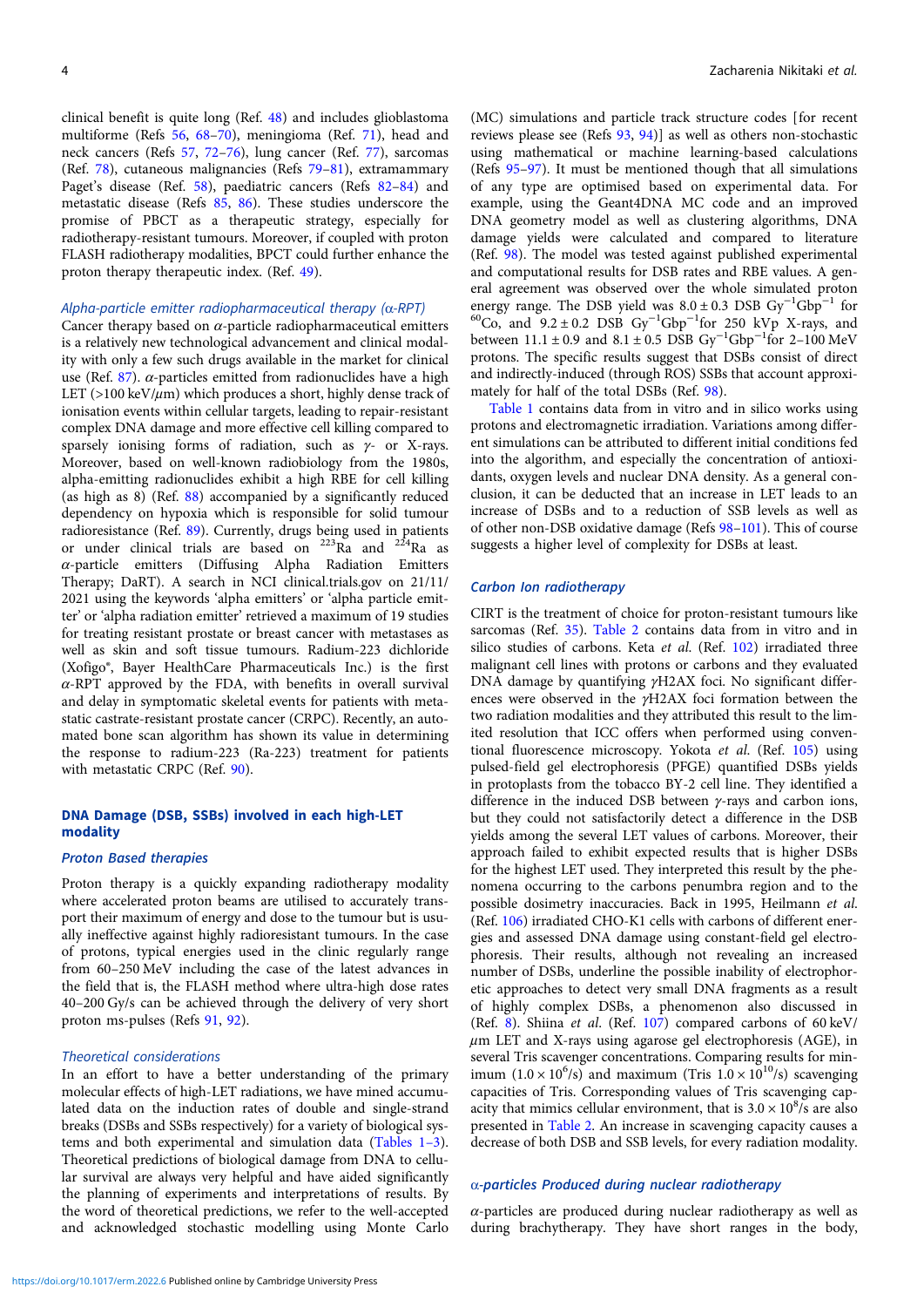#### <span id="page-4-0"></span>Expert Reviews in Molecular Medicine 55 and 2008 5 and 2008 5 and 2008 5 and 2008 5 and 2008 5 and 2008 5 and 2008 5 and 2008 5 and 2008 7 and 2008 7 and 2008 7 and 2008 7 and 2008 7 and 2008 7 and 2008 7 and 2008 7 and 20

#### Table 1. Protons and electromagnetic irradiation

| Radiation                    | LET (keV/ $\mu$ m)                 | Model system                                          |                                                    | DSBs/(Gbp*Gy)    | SSBs/(Gbp*Gy)            | Ref        |
|------------------------------|------------------------------------|-------------------------------------------------------|----------------------------------------------------|------------------|--------------------------|------------|
| $2$ MeV $^{1}$ H             |                                    |                                                       |                                                    |                  | ${\sim}130$              |            |
| 100 MeV $^{1}$ H             |                                    |                                                       |                                                    | 8.1              | ~142                     |            |
| Simulations<br>250kVp X-rays |                                    |                                                       |                                                    | 9.2              | 199                      | (Ref. 98)  |
| $60$ Co $\gamma$ -rays       |                                    |                                                       |                                                    | 8.0              | 208                      |            |
|                              | 39.7                               |                                                       |                                                    | 7.8              | 39                       |            |
| $1$ H                        | 24.2                               |                                                       |                                                    | 7.77             | 51                       |            |
|                              | 13.9                               | Simulations                                           |                                                    | 6.36             | 63                       | (Ref. 99)  |
|                              | 3.4                                |                                                       |                                                    | 4.3              | 73                       |            |
|                              | 1.9                                |                                                       |                                                    | 3.5              | 75                       |            |
|                              | 22.6                               |                                                       |                                                    | 12               | 170                      |            |
|                              | 18                                 |                                                       |                                                    | 11               | 175                      |            |
|                              | 11.9                               |                                                       |                                                    | $10\,$           | 178                      |            |
| $1$ H                        | $\overline{7}$                     | Mammalian cells -Simulation                           |                                                    | 9                | 183                      | (Ref. 100) |
|                              | 4.02                               |                                                       |                                                    | $\boldsymbol{9}$ | 184                      |            |
|                              | $1.11$                             |                                                       |                                                    | 8                | 187                      |            |
| $60$ Co $\gamma$ -rays       | 2.4                                |                                                       |                                                    | 8                | $\overline{\phantom{a}}$ |            |
|                              | 30.2                               |                                                       |                                                    | 6.22             | 64.65                    |            |
|                              | 28.2                               |                                                       |                                                    | 6.03             | 65.19                    |            |
|                              | 24.7                               |                                                       |                                                    | 5.68             | 66.5                     | (Ref. 101) |
|                              | 22.2                               |                                                       |                                                    | 5.53             | 67.61                    |            |
| $1$ H                        | 19.2                               | Nucleosome structures of 198 DNA bp<br>Simulation     |                                                    | 5.27             | 68.9                     |            |
|                              | 12.2                               |                                                       |                                                    | 4.64             | 71.4                     |            |
|                              | 11.1                               |                                                       |                                                    | 4.56             | 71.71                    |            |
|                              | 8.7                                |                                                       |                                                    | 4.33             | 72.8                     |            |
| $60$ Co $\gamma$ -rays       | 0.3                                |                                                       |                                                    | 3.50             | 74.8                     |            |
|                              | 4.4                                | HTB140 melanoma<br>MCF-7 breast adenoca.              |                                                    | 4.3              |                          | (Ref. 102) |
| $1$ H                        |                                    |                                                       |                                                    | 4.5              |                          |            |
|                              |                                    | HTB177 non-small l. ca                                |                                                    | 4.7              |                          |            |
| $60$ Co $\gamma$ -rays       | 0.3                                | HTB140 human melanoma                                 |                                                    | 2.6              |                          |            |
|                              |                                    | MCF-7 breast adenocarcinoma<br>HTB177 non-small l. ca |                                                    | 3.2              |                          |            |
|                              |                                    |                                                       |                                                    | 3.5              |                          |            |
|                              | 1.051                              | Mammalian                                             | w/o DMSO                                           | 8                | 187                      |            |
| $1$ H                        |                                    | cells-Simulation                                      | 64 mM DMSO                                         | 5                | 149                      | (Ref. 103) |
|                              |                                    |                                                       | 1 M DMSO                                           | 3                | 110                      |            |
| $60$ Co $\gamma$ -rays       | 0.3                                | HTB140 human melanoma<br>MCF-7 breast adenocarcinoma  |                                                    |                  |                          |            |
|                              |                                    |                                                       |                                                    |                  |                          |            |
| 1H<br>0.05 Gy/sec            | 2.3<br>pBR322 plasmid DNA solution |                                                       |                                                    | 27               | 2476                     |            |
| 40 Gy/sec                    |                                    |                                                       | (4361 bp, $0.5 \,\mu$ g/ $\mu$ l in $1 \times$ TE) |                  | 2016                     | (Ref. 104) |

depending on their emission energy, usually less than  $100 \mu$ m. Their energy and consequently their LET change dramatically with distance, when traversing tissues or water, which is considered roughly radiologically equivalent to tissue. [Table 3](#page-6-0) includes studies using plasmid DNA, protoplasts, cells or simulations: Pater et al. (Ref. [101](#page-12-0)) using MC simulations observe similar dependence of DSB and SSB with LET for  $\alpha$ -particles and for protons: LET increase leads to DSB increase against SSB levels which decrease. Yokota et al. (Ref. [105](#page-12-0)) counted DSB yields after exposure to  $α$ -particles or  $γ$ -rays, by using protoplasts from the tobacco BY-2 cell line and by performing PFGE: LET increase resulted to increase of DSB levels. In another study, by using plasmid pUC18 and AGE, it was found that LET increase leads to an increase of DSB yields but it was not detected to affect the number of SSBs per Gy and per Gbp (Ref. [110\)](#page-12-0). Prise et al. (Ref. [111](#page-12-0)) compared α-particles and γ-rays irradiation using pNSG-CAT plasmid and AGE at two concentrations of the ROS scavenger Tris. At both concentrations, similar results with (Ref. [101](#page-12-0)) for both scavenging conditions were acquired. A study using V79-379A hamster cells and PFGE shows increased DSB levels for  $\alpha$ -irradiation compared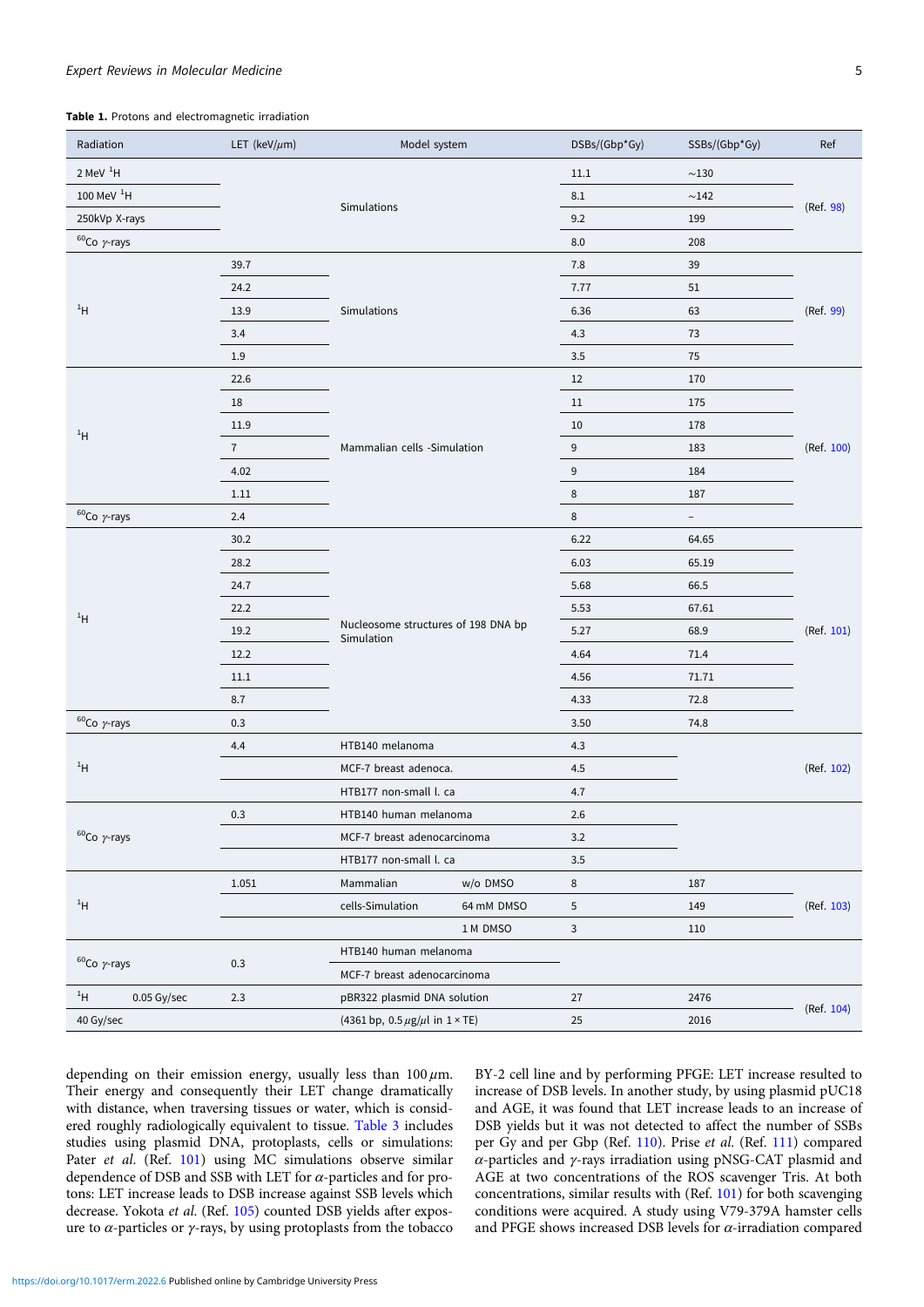| Radiation                                                                                       | LET (keV/ $\mu$ m) | Model system                                                                                                 |                               | DSBs $Gbp^{-1} Gy^{-1}$ | SSBs $Gbp^{-1} Gy^{-1}$ | Ref        |  |
|-------------------------------------------------------------------------------------------------|--------------------|--------------------------------------------------------------------------------------------------------------|-------------------------------|-------------------------|-------------------------|------------|--|
|                                                                                                 |                    | HTB140 melanoma                                                                                              |                               | 4.8                     |                         |            |  |
| $^{12}\mathrm{C}$                                                                               | 199                | MCF-7 breast adenoca.                                                                                        |                               | 4.2                     |                         |            |  |
|                                                                                                 |                    | HTB177 non-small l. ca                                                                                       |                               | 4.6                     |                         |            |  |
| $60$ Co $\gamma$ -rays                                                                          |                    |                                                                                                              | HTB140 human melanoma         |                         |                         | (Ref. 102) |  |
|                                                                                                 | 0.3                | MCF-7 breast adenocarcinoma                                                                                  |                               | 3.2                     |                         |            |  |
|                                                                                                 |                    |                                                                                                              | HTB177 non-small l. ca<br>3.5 |                         |                         |            |  |
|                                                                                                 | 431                |                                                                                                              |                               | 2.43                    |                         |            |  |
| $^{12}$ C                                                                                       | 241                | Protoplasts from the tobacco BY-2 cell                                                                       |                               | 5.11                    |                         |            |  |
|                                                                                                 | 124                | line (12.3 Gbp/diploid)                                                                                      |                               | 5.19                    |                         | (Ref. 105) |  |
|                                                                                                 | 94.8               |                                                                                                              |                               | 4.81                    |                         |            |  |
| $60$ Co $\gamma$ -rays                                                                          | 0.2                |                                                                                                              |                               | 3.15                    |                         |            |  |
|                                                                                                 | 400                |                                                                                                              |                               | 5                       |                         |            |  |
|                                                                                                 | 228                |                                                                                                              |                               | 6                       |                         |            |  |
| $^{12}$ C                                                                                       | 154                |                                                                                                              |                               | 10                      |                         |            |  |
|                                                                                                 | 103                | CHO-K1 cells                                                                                                 |                               | 15                      |                         | (Ref. 106) |  |
|                                                                                                 | 17                 |                                                                                                              |                               | 16                      |                         |            |  |
|                                                                                                 | 14                 |                                                                                                              |                               | 14                      |                         |            |  |
| <b>Xrays</b>                                                                                    | $\overline{2}$     |                                                                                                              |                               | 15                      |                         |            |  |
| 12 <sub>C</sub>                                                                                 | 60                 | pUC18 plasmid<br>DNA (2686 bp)                                                                               | Tris $1.0 \times 10^6$ /s     | 169*                    | 3380                    | (Ref. 107) |  |
|                                                                                                 |                    |                                                                                                              | Tris $3.0 \times 10^8$ /s     | 18.2                    | 176                     |            |  |
|                                                                                                 | 13                 |                                                                                                              | Tris $1.0 \times 10^6$ /s     | 228                     | 5590                    |            |  |
|                                                                                                 |                    |                                                                                                              | Tris $3.0 \times 10^8$ /s     | 13                      | 325                     |            |  |
|                                                                                                 |                    |                                                                                                              | Tris $1.0 \times 10^{10}$ /s  | 7.8                     | 104                     |            |  |
| X-rays                                                                                          |                    |                                                                                                              | Tris $1.0 \times 10^6$ /s     | 110                     | 5720                    |            |  |
|                                                                                                 |                    |                                                                                                              | Tris $3.0 \times 10^8$ /s     | 7.8                     | 162                     |            |  |
|                                                                                                 |                    |                                                                                                              | Tris $1.0 \times 10^{10}$ /s  | 10.4                    | 124                     |            |  |
| *results in (Ref. 107) are given per Da; we have converted them per bp by using a factor of 650 |                    |                                                                                                              |                               |                         |                         |            |  |
| $^{12}$ C                                                                                       | 450                | Simulation: linear B-form DNA segment<br>of 150-bp length scavenging capacity<br>$3.24*10^8$ s <sup>-1</sup> |                               | 35                      | 191                     | (Ref. 108) |  |
| $^{12}\mathrm{C}$                                                                               | $60 - 80$          | Peripheral blood samples, collected<br>from healthy donors                                                   |                               | 1.1                     |                         | (Ref. 109) |  |
| X-rays                                                                                          |                    |                                                                                                              |                               | 1.9                     |                         |            |  |

<span id="page-5-0"></span>Table 2. Carbons and electromagnetic radiations

to X-rays (Ref. [112](#page-13-0)). To summarise, all the studies show that the LET increase leads to DSB increase against SSB, at least for moderate LET values.

# Overview of DNA repair pathways involved in each high-LET radiotherapy 4.1. The role of DNA repair in high-LET radiotherapy

Cellular damage response pathways are expected to be activated even after the induction of low levels of biological damage in DNA, proteins or lipids (Refs [115](#page-13-0), [116\)](#page-13-0). Although, we acknowledge here the importance of damage to protein and lipids by IR, we give emphasis to the damage induced to genetic material and specifically, DNA. To mitigate threats on genome integrity posed by genotoxic agents like high-LET radiations, cells have evolved a complex set of repair mechanisms collectively called the DNA Damage Response (DDR) (Ref. [115](#page-13-0)). DDR coordinates DNA repair, DNA replication, and cell-cycle checkpoint pathways

with cell fate, including apoptosis and senescence. Various DNA repair mechanisms are engaged for the processing of DNA damaged sites, especially the repair of DNA DSBs. DNA repair pathways of mammalian cells, include the BER, the nucleotide excision repair (NER), the mismatch repair (MMR) as well as the pathways responsible for the repair of DSBs, which are the HR, the classical non-homologous end joining (c-NHEJ), the backup non-homologous end-joining (B-NHEJ) and single-strand annealing (SSA). The choice of the repair pathway for DNA DSBs primarily depends on radiation quality (Ref. [117](#page-13-0)) and possibly on DSB load (Ref. [10\)](#page-11-0). The induction of DNA lesions of diverse and varying levels of complexity is expected to trigger simultaneously different DNA repair pathways. Currently, it is not yet clear if there is a preference in the choice of repair pathway between low-LET and high-LET radiation ([Fig. 1](#page-6-0)) (Ref. [118](#page-13-0)).

In general, isolated DSBs induced by low-LET radiation are mainly repaired by c-NHEJ and HR, while clustered DSBs generated by high-LET radiation are difficult to repair (Ref. [119\)](#page-13-0).To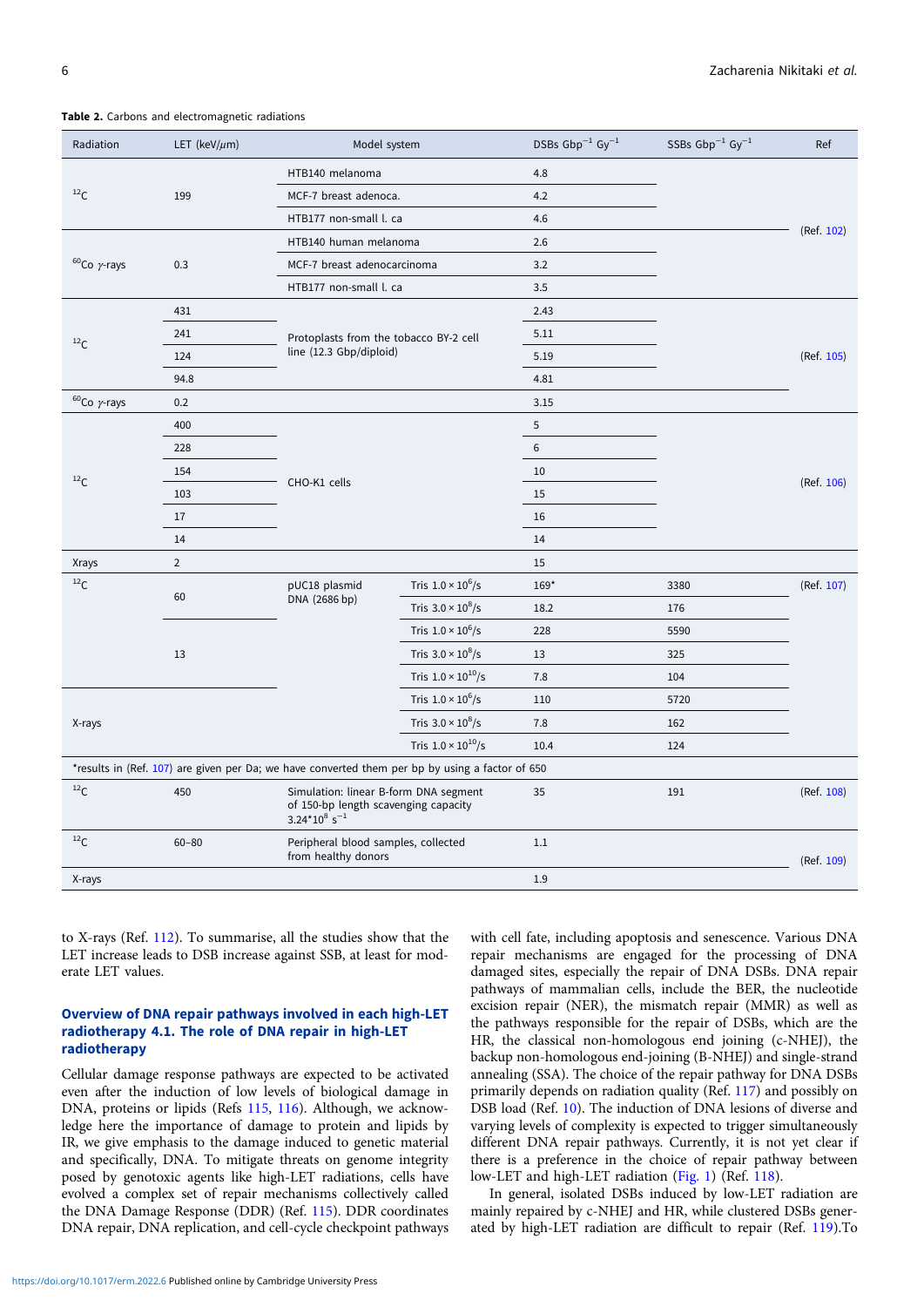<span id="page-6-0"></span>Table 3.  $\alpha$ -particles and electromagnetic radiations

| Radiation                             | LET (keV/ $\mu$ m) |                                  | Model system                                                      |                | SSBs $Gbp^{-1} Gy^{-1}$ | Ref        |
|---------------------------------------|--------------------|----------------------------------|-------------------------------------------------------------------|----------------|-------------------------|------------|
| $4$ He                                | 29.3               | Nucleosome structures of 198 DNA |                                                                   | 5.51           | 67.0                    | (Ref. 101) |
|                                       | 24.2               | bp; simulation                   |                                                                   |                | 68.8                    |            |
| $4$ He                                | 17.7               |                                  |                                                                   | 4.89           |                         | (Ref. 105) |
|                                       | 9.4                |                                  | Protoplasts from the tobacco BY-2<br>cell line (12.3 Gbp/diploid) |                |                         |            |
| $60$ Co $\gamma$ -rays                | 0.2                |                                  |                                                                   |                |                         |            |
|                                       | 95                 |                                  |                                                                   | 7.09           | 43.81                   |            |
| $4$ He                                | 63                 |                                  | Plasmid DNA (pUC18, 2686 bp) AGE                                  |                | 46.86                   | (Ref. 110) |
|                                       | 19                 |                                  |                                                                   | 2.4            | 44.53                   |            |
| <sup>238</sup> Pu $\alpha$ -particles |                    | Plasmid pMSG-                    | 10 mM Tris                                                        | 25             | 200                     | (Ref. 111) |
|                                       | 110                | CAT DNA AGE                      | 200 mM Tris                                                       | 15             | 76                      |            |
| $60$ Co $\gamma$ -rays                |                    |                                  | 10 mM Tris                                                        | 15             | 710                     |            |
|                                       |                    |                                  | 200 mM Tris                                                       | $\overline{7}$ | 420                     |            |
| <sup>211</sup> At $\alpha$ -particles | 110                |                                  | V79-379A hamster cells PFGE                                       |                |                         |            |
| X-rays                                |                    |                                  |                                                                   |                |                         | (Ref. 112) |
| $4$ He                                | 14.5               |                                  | SV40 DNA                                                          |                | 11483                   | (Ref. 113) |
| X-rays                                | 1.87               |                                  |                                                                   |                | 12094                   |            |
| $60$ Co $\gamma$ -rays                | $\mathbf{1}$       |                                  |                                                                   |                | 14687                   |            |
| <sup>238</sup> Pu $\alpha$ -particles | 120                |                                  | pUC18 plasmid                                                     |                | 106                     | (Ref. 114) |
| $60$ Co $\gamma$ -rays                |                    |                                  |                                                                   |                | 370                     |            |
| <sup>238</sup> Pu $\alpha$ -particles | 120                |                                  | V79 cells                                                         |                | 46                      |            |
| $60$ Co $\gamma$ -rays                |                    |                                  |                                                                   |                | 191                     |            |



Fig. 1. Double-strand breaks (DSBs) repair pathways after low- and high-LET radiation. Protons maybe considered medium to high-LET only towards the distal end of their track.

examine the effects of radiation on DNA DSB repair and radiosensitivity, Takahashi et al. used embryonic fibroblasts bearing repair gene (NHEJ-related Lig4 and/or HR-related Rad54) knockouts (KO) and showed that c-NHEJ plays a more essential role compared to HR in defining radiosensitivity after high-LET (carbon ions) radiation (Ref. [120\)](#page-13-0). This implies that c-NHEJ might be the principle repair mechanism used in response to high-LET IR-induced DSBs. Another study from Okayasu et al. showed that the clustered DSBs induced by high-LET (heavy ions) radiation may markedly depend on c-NHEJ (Ref. [121](#page-13-0)). Sridharan et al. further supported this hypothesis by showing that Artemis, a key complex of c-NHEJ is involved in the repair of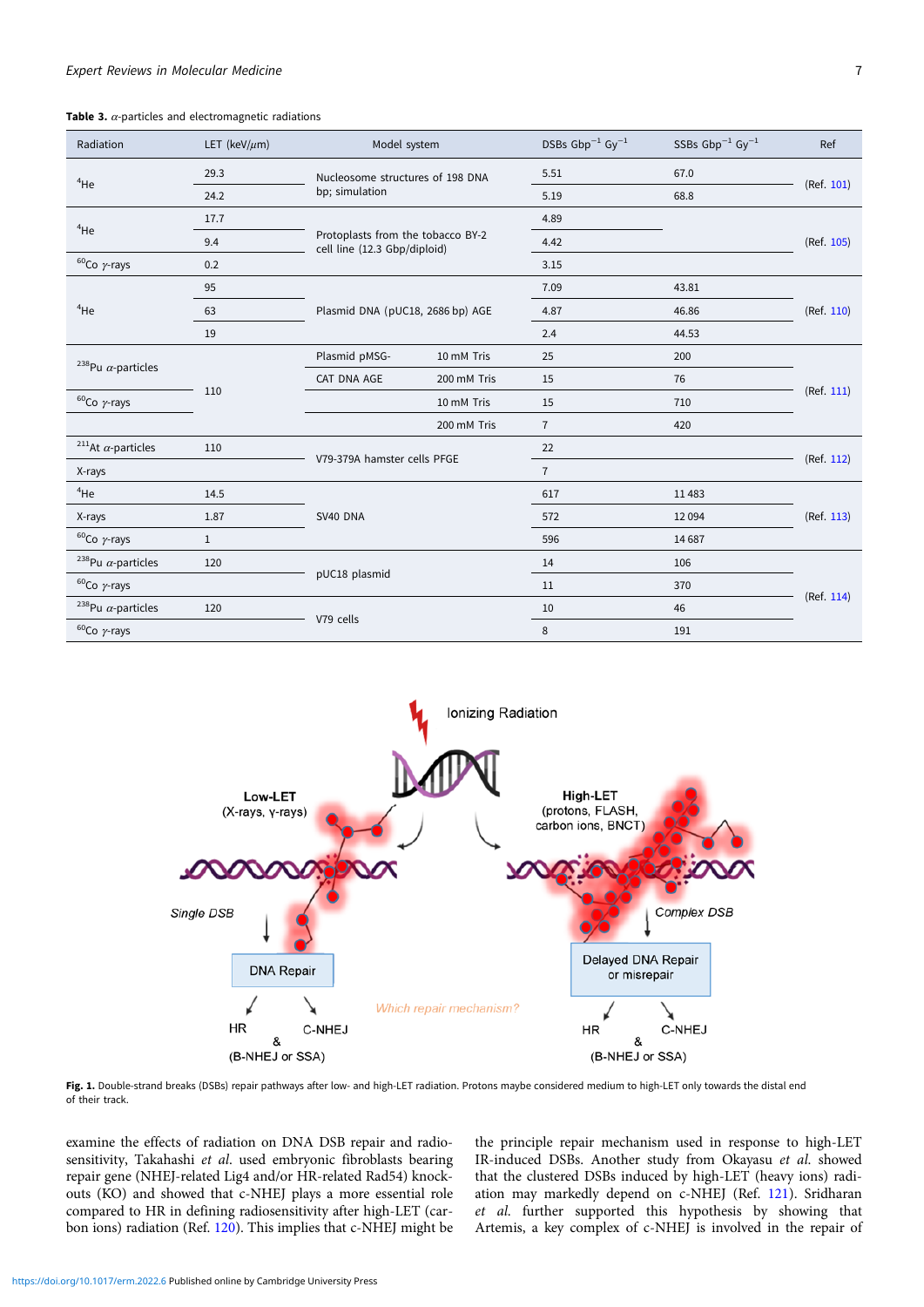the clustered DSBs induced by high-LET radiation (Ref. [122](#page-13-0)). In addition to the c-NHEJ and HR pathways, residual simple and clustered DSBs induced by IR can also be repaired by the pathways of alt-EJ and SSA, but the detailed processes of the two pathways in response to high- and low-LET radiation are still unclear (Ref. [10\)](#page-11-0). Even though high-LET IR induces DNA damage complexity, DSBs induced by <sup>56</sup>Fe<sup>+</sup> ions are actively processed, compared to low-LET IR (e.g. X-rays) albeit with a somewhat reduced efficiency (Ref. [123\)](#page-13-0). Again, this leads to the conclusion that a significant amount of high-LET IR-induced DSBs is processed by c-NHEJ.

In contrast to the notion that c-NHEJ maybe the preferable pathway for lesions of increased complexity stated above, there are studies that support the idea that the HR pathway may be favoured for the repair of heavily charged particle-induced clustered DNA lesions. For instance, Zafar et al. propose that complex DSBs generated by high LET irradiation from very high-Z particles are repaired by HR and not NHEJ in mammalian cells (Ref. [124](#page-13-0)). Other studies with protons also support this notion (Refs [125](#page-13-0), [126](#page-13-0)), since mammalian cells deficient in HR factors such as Rad51 paralogs are sensitive to heavy particle radiation (Ref. [124](#page-13-0)). Interestingly, most studies that suggest a major role for NHEJ in the repair of DNA damage, are mainly carbon ion-based studies (Ref. [127](#page-13-0)). Ariungerel et al. suggest that the NHEJ pathway plays an important role in repairing DSBs induced by both clinical proton and carbon ion beams (Ref. [128\)](#page-13-0). However, they propose that in the case of carbon ions, the HR pathway appears to be involved in the repair of DSBs to a greater extent compared to gamma rays and protons. Recently, c-NHEJ has also received strong interest in BNCT-induced damage (Refs [38](#page-11-0), [129](#page-13-0)). Kondo et al. showed that DNA damage induced by BNCT is partially repaired by a key player of the NHEJ pathway, ligase IV (Ref. [129](#page-13-0)). Another study on human thyroid follicular cancer cell line (WRO) demonstrated that after BNCT, HR is the main activated pathway based on high expression of Rad51 and Rad54, while in the human melanoma cell line (Mel J) both, the c-NHEJ and HRR pathways were activated (Ref. [130](#page-13-0)).

In vitro experiments in A549 cells, have shown that there is no difference in the initial formation (within 15–30 min) of  $γ$ -H2AX foci between low- ( $\gamma$ -rays) and high-LET (carbon ions) radiation (Ref. [131\)](#page-13-0). However, when the DNA damage repair is investigated at later time points, it shows delayed or less complete repair of DSBs in case of high-LET radiation (Refs [132](#page-13-0), [133](#page-13-0)). Recently, the cellular responses in terms of DNA damage and repair efficacy after a mixture of radiation beams have gained interest. (Ref. [50\)](#page-11-0). In the clinic, cancer patients treated with proton and carbon beams are exposed to mixed radiation fields of, that is to highenergy nuclear particles which, based on nuclear interactions, produce low-energy secondary particles (for example electrons) of high-LET that contribute considerably to overall radiation effects (Ref. [134](#page-13-0)). Many therapies besides BNCT, such as intensity-modulated radiotherapy (IMRT), proton therapy, and hadron therapy also produce mixed fields of radiation (Ref. [135](#page-13-0)). Experiments using neutron and gamma rays mixed fields showed some minor differences compared to single neutron or gamma radiation exposures (Ref. [136](#page-13-0)). While results on mixed irradiation with  $\alpha$ -particles and X-rays show an increased amount of DNA damage (above the combined additive outcome) and delay in repair, which substantiate the idea that exposure to mixed beams presents a challenge for the DDR (Ref. [137](#page-13-0)).

# The Role of apoptosis, autophagy, necrosis and senescence in high-LET radiotherapy

Cells exposed to IR can exhibit a multitude of responses. Depending on the radiation type, LET (low- or high-), dose,

dose rate and radiosensitivity of the exposed cell type, IR may induce cell death through apoptosis, autophagy or necrosis, mitotic catastrophe or even cell cycle arrest and accelerated senescence (Ref. [138\)](#page-13-0). For most cancer cell types, mitotic catastrophe is the most common end result of IR, whereas apoptosis (programmed cell death) is associated primarily with hematopoietic cancers (Refs [139](#page-13-0), [140](#page-13-0)) which have a lower apoptotic threshold. The primary aim of RT is to clonogenically kill cancer cells, causing the minimum disruption to healthy ones; (Refs [141](#page-13-0), [142](#page-13-0)). Apoptotic pathways after IR have been defined and these are the membrane stress pathway, the intrinsic pathway and the extrinsic pathway (Ref. [143](#page-13-0)). Different studies for example on the head and neck cancer underline the differences between cell death mechanisms for low or high-LET radiation therapies (for a recent review please see (Ref. [144\)](#page-13-0)).

The intrinsic pathway of apoptosis is mediated by DNA SSBs and DSBs. When DNA lesions are repairable, the emerging growth arrest is transient, eventually resulting in DNA repair, cell cycle continuation, and a return to cell replication and growth. In contrast, when DNA lesions are severe or irreparable (e.g. severe DNA damage or complex damage), prolonged DDR signalling is triggered, resulting in apoptosis or senescence (permanent growth arrest) (Ref. [145](#page-13-0)). The extrinsic pathway on the other hand, involves signalling through death receptors (DRs), which belong to the tumour necrosis factor (TNF) receptor superfamily. The accumulation of p53 is critical to IR-induced apoptosis or senescence (Ref. [146\)](#page-13-0). Several target genes of the p53 transcription factor encode proteins, such as p21 and p27 that induce cell-cycle arrest, PAI1 and CDKN1b which are involved in the induction of senescence, or PUMA, BAX and NOXA which are mediators of apoptosis (Ref. [147\)](#page-13-0). Most solid tumour cells have either inactivating p53 mutations or defective apoptotic machinery, which makes them radioresistant and might affect the response to RT (Refs [148,](#page-13-0) [149\)](#page-13-0). Necrosis, another type of cell death, is an outcome usually appearing in response to very large doses of radiation (>55 Gy), although as a rare side-effect (Ref. [150](#page-13-0)). There are cases though, that even doses as low as 2– 4 Gy can cause significant necrosis. Most replicating cells die by the mitotic catastrophe which mistakenly some researchers equate to necrosis [the reader can consult this seminal review (Ref. [151](#page-13-0))].

It may occur in lower doses as well, but it is often viewed as an unregulated event. Autophagy is a mechanism responsible to maintain metabolic homoeostasis through the segregation of damaged or unwanted cytoplasmic constituents into autophagosomes, destined for lysosomal degradation. Autophagy is directly correlated to the DDR, since there is evidence that is activated by DNA damage and is required for several functional outcomes of DDR signalling, including repair of DNA lesions, senescence, cell death and cytokine secretion (Ref. [152\)](#page-13-0). In response to IR, it is yet unclear whether autophagy promotes cell survival or cell death (Refs [153](#page-13-0)–[155](#page-13-0)) although it could be either of the two depending on cell context and dose. Senescence is the process by which cells irreversibly stop proliferating and enter a state of permanent growth arrest (Ref. [156](#page-13-0)). IR has been shown to induce senescence especially via the induction of DNA damage. Understanding the mechanisms that result in one of the above cellular responses is extremely important especially for an effective RT. Patients that have received stereotactic body radiation therapy (SBRT), frequently experience recurrence [e.g. non-small cell lung cancer (NSCLC) patients, stage I], reducing the overall effectiveness of radiotherapy effective (Ref. [157\)](#page-13-0). It has been postulated that tumour recurrence is can derive from senescent transformed cells in the tumour area which reverse or escape the senescent phenotype (Ref. [158](#page-13-0)).

Due to the importance of RT induced-cell death, many studies have been performed with proton, carbon and even FLASH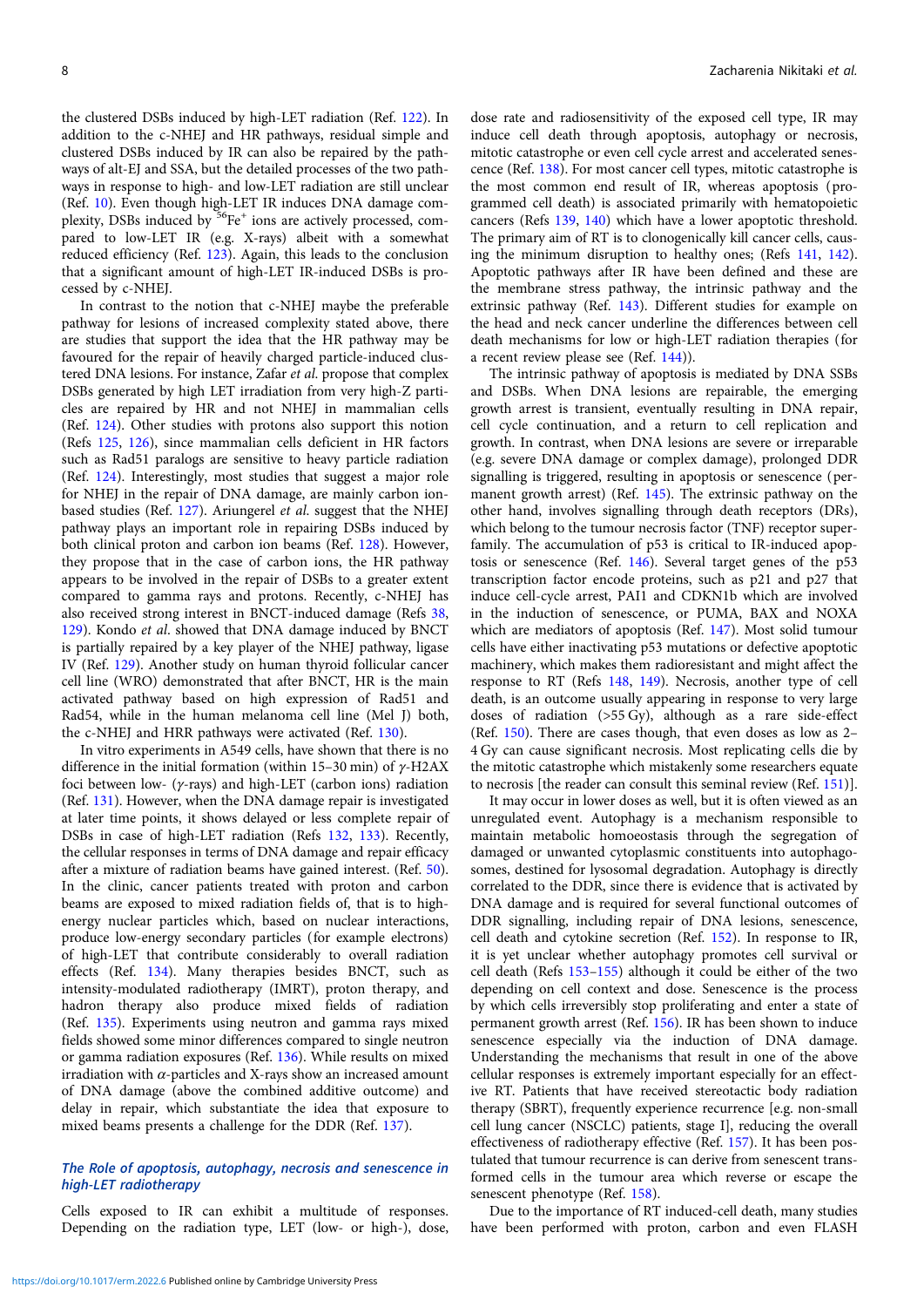radiation in an attempt to improve the efficacy of RT. For example, Zhang et al. showed that irradiation of chemoresistant cancer stem cells (CSCs) with 4Gy of protons significantly lowered cell viability, invasiveness and a number of tumour spheres compared to gamma rays. This effect was accompanied by increased apoptosis and higher ROS level (Ref. [159](#page-13-0)). In general, there is an agreement in the literature that proton radiation causes increased levels of apoptosis than photon radiation (Refs [141,](#page-13-0) [159,](#page-13-0) [160](#page-13-0)). Miszczyk et al. investigated the rate of cell killing by apoptosis or necrosis in human peripheral blood lymphocytes and found that irradiation with 60 MeV SOBP caused higher levels of cell death compared to 250 kV photons through necrosis (Ref. [161\)](#page-13-0). Wang et al. assessed cell death in four HNSCC cell lines after a single dose of 4 Gy 6 MV photons or 200 MeV SOBP protons and didn't find any differences between the levels of necrosis and apoptosis. They did however, observe increased senescence and mitotic catastrophe following proton irradiation (Ref. [162](#page-14-0)). These differences can be attributed to the different cell types used for the experiments. Normal human diploid lung fibroblasts exposed to FLASH dose rate protons, showed that proton dose rate did not influence cell killing, but by increasing the dose or the dose rate they reported different rates of senescence. After they exposed cells to 20 Gy 4.5 MeV protons, they found that compared to 0.05 Gy/s, the FLASH dose rates of 100 Gy/s or 1000 Gy/s led to a reduced number of senescent cells (Ref. [163](#page-14-0)). Han et al. used FLASH radiation ( $\sim$ 10<sup>9</sup> Gy/s, with doses in the range of ∼10–40 Gy) on normal mouse embryonic fibroblast cells and analysed early apoptosis, late apoptosis and necrosis of cells under both normoxic and hypoxic conditions (Ref. [164](#page-14-0)). Their results showed that FLASH-IR compared to conventional proton therapy induced significant early apoptosis, late apoptosis and necrosis, and the levels of apoptosis increased with time, in either hypoxic or normoxic conditions. Also, in hypoxic conditions, apoptosis and necrosis were significantly lower. As also shown conclusively in [Table 4](#page-9-0), in most cases, protons induce mainly apoptosis and not necrosis. This could impact radiotherapy because cells undergoing necrosis lose membrane integrity and leak their intracellular components some of which serve as danger signals that stimulate inflammation and strong innate immune responses (immunogenic cell death) (Ref. [165\)](#page-14-0) impacting tumour radiosensitisation and radiation toxicity (Ref. [138](#page-13-0)).

Atsushi et al. irradiated human glioma cells (NP-2), with carbon ions and found that at 6 Gy the majority of the cells die by apoptosis and autophagy. The residual cells could not form a colony and showed a morphological phenotype consistent with cellular senescence (Ref. [142\)](#page-13-0). The detection of senescent cells was also confirmed with SA-β-gal staining. The same group also found that irradiation with carbon ions induced cellular senescence in the same cell line lacking functional p53. Finally, one study has provided significant data in response to carbon ion radiation and autophagy, implying that targeting autophagy might enhance the effectiveness of heavy-ion radiotherapy (Ref. [173\)](#page-14-0). They also found that by inhibiting autophagy apoptotic cell death was accelerated, resulting in increased radiosensitivity. The biological cell death effects discussed in this section are summarised below in [Table 4.](#page-9-0)

# Combinational therapies with high-LET and immune therapies

Radioimmunotherapy aims at delivering radioactive atoms that emit beta particles, alpha particles and Auger electrons to tumours after chemically conjugating the radionuclides to monoclonal antibodies which recognise specific receptors and tumour antigens (Refs [174](#page-14-0)–[176\)](#page-14-0). The variable physicochemical properties of radionuclides such as half-lives and path lengths can be

harnessed for the delivery of more personalised therapy and have rendered radioimmunotherapy a burgeoning field of research in the past thirty years. There is a plethora of data derived from animal tumour models using different radionuclides and monoclonal antibodies. Two radioimmunotherapeutic agents, 131I-tositumomab (Bexxar) and 90Y-ibritumomab tiuxetan (Zevalin), have been approved by the US Food and Drug Administration (FDA) (Refs [177](#page-14-0), [178\)](#page-14-0) for the treatment of CD20<sup>+</sup> B-cell lymphomas and Zevalin has also been approved by European Medicines Agency in 2000 (Ref. [179](#page-14-0)). Despite their clinical efficacy, neither has been broadly utilised in clinical practice due to financial and logistic issues. The recently added arrow into the radioimmunotherapy quiver is the US FDA and European Medicines Agency (EMA) approved 177Lu-oxodotreotide (177Lu-DOTA-Tyr3-octreotate, 177Lu-DOTA-TATE, Lutathera). LUTATHERA is a radiolabeled somatostatin analogue and was designed for the treatment of somatostatin receptor-positive gastroenteropancreatic neuroendocrine tumours (GEP-NETs) (Ref. [179\)](#page-14-0).

The clinical success of the radioimmunotherapy agents has yet to be matched for the treatment of solid tumours as most of the monoclonal antibodies are conjugated to low LET  $\beta$ -particle emitters such as <sup>131</sup>I, <sup>177</sup>Lu or <sup>90</sup>Y (LET = 0.1–1.0 keV/ $\mu$ m) which are less potent (Ref. [175](#page-14-0)). Moreover, β-particle emitters pose doselimiting normal tissue toxicity to the hematopoietic system due to their wide (2–10 mm) range. However, it has been postulated that toxicity to the bone marrow could potentially be avoided with the use of antibodies conjugated to  $\alpha$ -particles emitters (e.g. 225Ac, 213Bi, 212Pb or 211At) and Auger electron emitters (e.g.  $^{111}$ In,  $^{67}$ Ga,  $^{123}$ I or 125I) due to their smaller ranges (28- $100\mu$ m for a-particles and nanometres for Auger electrons). It has also been hypothesised that the higher LET of  $\alpha$ -particles and Auger electrons (50–230 keV/ $\mu$ m and 4 to 26 keV/ $\mu$ m, respectively) can shift radioimmunotherapy towards higher antitumour efficacy (Ref. [175](#page-14-0)). The exploration of the properties of  $\alpha$ -particles and Auger electrons as well as the testing of their antibody-conjugated emitters on animal tumour models have been thoroughly reviewed by Aghevlian et al. (Ref. [175](#page-14-0)). Prostate cancer (Refs [180](#page-14-0), [181\)](#page-14-0), disseminated lymphomas (Ref. [182\)](#page-14-0), ovarian cancer (Ref. [183](#page-14-0)), brain tumours (Refs [181](#page-14-0), [184\)](#page-14-0), mammary carcinoma (Ref. [185\)](#page-14-0), glioma xenografts (Ref. [184](#page-14-0)), colon cancer xenografts (Refs [186](#page-14-0)–[189](#page-14-0)), leukaemia (Refs [190,](#page-14-0) [191\)](#page-14-0), breast cancer (Ref. [192](#page-14-0)) are some of the malignancies that have been treated with radioimmunotherapy using high LET  $\alpha$ -particle and Auger electron emitters. Importantly, these findings have resulted in the initiation of several Phase I clinical trials for patients with advanced myeloid leukaemia (ClinicalTrials.gov Identifier: NCT00672165 and NCT01756677) with malignant gliomas (Ref. [193](#page-14-0)) and ovarian cancer (Refs [194](#page-14-0)–[196](#page-14-0)).

# **Conclusions**

Particle radiotherapy (RT) and hadron / ion-therapy have substantially advanced the practice of radiotherapy which has traditionally relied on the use of photons. The beneficial potential of particle RT stems from the physical properties of charged particles and the essence of their interactions as they traverse matter. They deposit their energy in a non-uniform way, in contrast to photons and the result is the high level of ionisation clustering due to the increased LET [\(Fig. 2\)](#page-10-0). The heavy particles' energy to traversing distance curve forms a peak, known as Bragg Peak. Thus, when targeting a tumour they tend to spare more healthy tissue. Ion therapy efficacy varies with the accelerated ion type. A critical characteristic of ion radiations is their relatively higher LET with heavier particles to have greater LET values; LET increases when particles are decelerated by their interaction with matter; the distance before the Bragg Peak depends on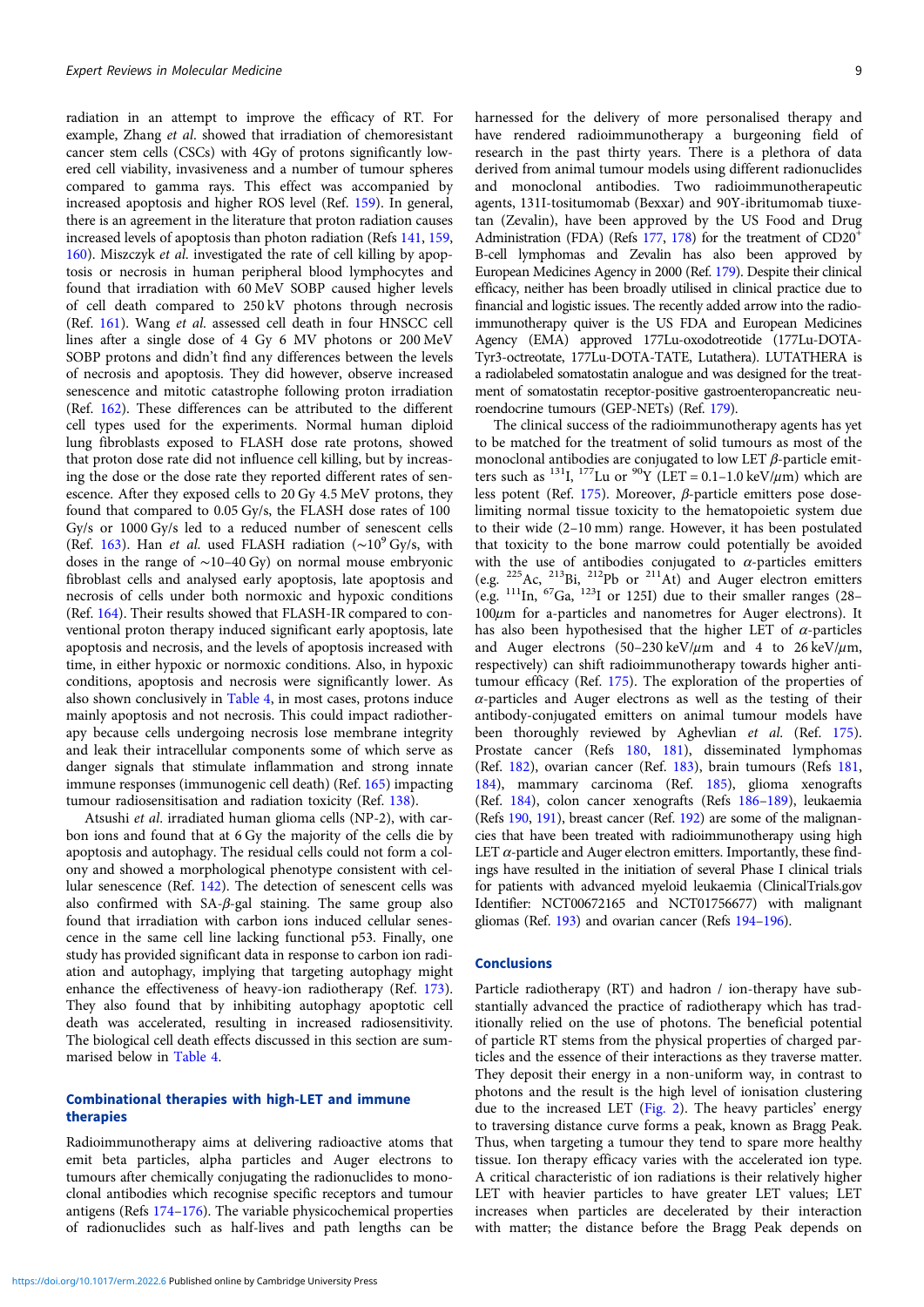#### <span id="page-9-0"></span>Table 4. Reported cell death responses after high-LET radiation

| Radiation                                                                                                            | Dose                                                                          | Biological system                                                                                  | Cell death response                                                                                                           | Ref             |  |
|----------------------------------------------------------------------------------------------------------------------|-------------------------------------------------------------------------------|----------------------------------------------------------------------------------------------------|-------------------------------------------------------------------------------------------------------------------------------|-----------------|--|
| Protons or 60Co photons                                                                                              | 4 Gy                                                                          | Cancer stem cells (CSC)-enriched cells from<br>paclitaxel-resistant human H460 and A549 cell lines | Increased apoptosis with protons vs photons                                                                                   | (Ref. 159)      |  |
| 26.7 MeV Protons or 5 MeV Linac photons                                                                              | 5-40 Gy                                                                       | PC3 and MCF7, Ca301D cell lines                                                                    | Increased apoptosis with protons vs photons                                                                                   | (Ref. 141)      |  |
| 62 MeV Protons or <sup>60</sup> Co photons                                                                           | $8-24$ Gy                                                                     | Human HTB140 melanoma cells                                                                        | Increased apoptosis with protons vs photons                                                                                   | (Refs 166, 167) |  |
| Protons or <sup>60</sup> Co photons                                                                                  | 1 Gy                                                                          | Mice bone marrow and thymic cortex                                                                 | Increased apoptosis with protons vs photons                                                                                   | (Ref. 168)      |  |
|                                                                                                                      |                                                                               | Mice spleen (white pulp)                                                                           | Increased cell death with photons vs protons                                                                                  |                 |  |
| 60 MeV Protons vs 250 kVp X-rays                                                                                     | $0.3 - 4.0$ Gy                                                                | Human peripheral blood lymphocytes                                                                 | Increased cell death through necrosis with protons vs photons                                                                 | (Ref. 161)      |  |
|                                                                                                                      |                                                                               | HNSCC cell lines: HPV-negative (SqCC/Y1 and HN5),                                                  | Same levels of apoptosis and necrosis                                                                                         |                 |  |
| 200 MeV Protons or 6 MV X-rays                                                                                       | 4 Gy                                                                          | HPV-positive (UPCI-SCC-154 and UMSCC-47)                                                           | Increased senescence and mitotic catastrophe with protons                                                                     | (Ref. 162)      |  |
| 4.5 MeV FLASH protons (LET = 10 keV/ $\mu$ m)                                                                        | 20 Gy<br>Dose rates: 0.05 Gy/<br>s, 1000 Gy/s                                 | Normal human lung fibroblasts (IMR90)                                                              | Reduced senescence with 1000 Gy/s dose rate compared to 0.05<br>Gy/s                                                          | (Ref. 163)      |  |
| 5-6 MeV FLASH protons                                                                                                | $\sim$ 10-40 Gy<br>Dose rate: $\sim 10^9$ Gy/s                                | Normal mouse embryonic fibroblast cells (hypoxic and                                               | Increased apoptosis (early and late) and necrosis in both<br>normoxic and hypoxic condition after FLASH IR vs conventional IR | (Ref. 164)      |  |
|                                                                                                                      |                                                                               | normoxic condition)                                                                                | Reduced apoptosis and necrosis in hypoxic compared to<br>normoxic condition after FLASH IR                                    |                 |  |
| 18.3 MeV/u Carbon ions (LET = 108 KeV/ $\mu$ m)                                                                      | 6 Gy<br>Dose rate: 1 Gy/s                                                     | Human glioma cells (NP-2)                                                                          | Induced cell death mostly through apoptosis and autophagy                                                                     |                 |  |
|                                                                                                                      |                                                                               |                                                                                                    | Further induction of cellular senescence                                                                                      | (Ref. 142)      |  |
| 160 or 290 MeV/u Carbon ions (LET = 75<br>KeV/ $\mu$ m) or 50 kVp X-rays (LET = 30 KeV/ $\mu$ m)                     | 2 or 4 Gy                                                                     | Human glioblastoma cells (SHG44) and HeLa cells                                                    | Increased autophagic effect with Carbon ions vs X-rays and in a<br>LET-dependent manner                                       | (Ref. 169)      |  |
|                                                                                                                      |                                                                               |                                                                                                    | Inhibition of autophagy increases apoptosis                                                                                   |                 |  |
| 9.8 MeV/u Carbon ions (LET = 184 keV/ $\mu$ m)                                                                       | $3-10$ Gy                                                                     | p53-mutated HNSCC cell line (laryngeal squamous cell                                               | Induction of mitotic catastrophe and delayed apoptosis<br>(resistance in apoptosis)                                           | (Refs 170, 171) |  |
|                                                                                                                      |                                                                               | carcinoma (SQ20B))                                                                                 | In a smaller extent, cell cycle re-entry and proliferation after IR                                                           |                 |  |
| 9.8 MeV/u Carbon ions (LET = 184 keV/ $\mu$ m)                                                                       | $3-10$ Gy                                                                     | p53-mutated HNSCC cell line (tongue squamous cell<br>carcinoma (SCC61)                             | Cell death mainly through apoptosis                                                                                           | (Refs 170, 171) |  |
| 122.4-136.9 MeV/u (LET = 101 keV/ $\mu$ m<br>or<br>141.4-160.9 MeV/u (LET = 154 keV/ $\mu$ m)<br>or<br>320 kV X-rays | Carbon and oxygen<br>ion: $1-3$ Gy<br>X-rays: 2 Gy with 1<br>Gy/min dose rate | Human oesophageal AC cell lines (OE19, OE33) and<br>human oesophageal SCC lines (KYSE270, KYSE410) | Increased levels of apoptosis with $^{12}$ C and $^{16}$ O compared to<br>photons                                             | (Ref. 172)      |  |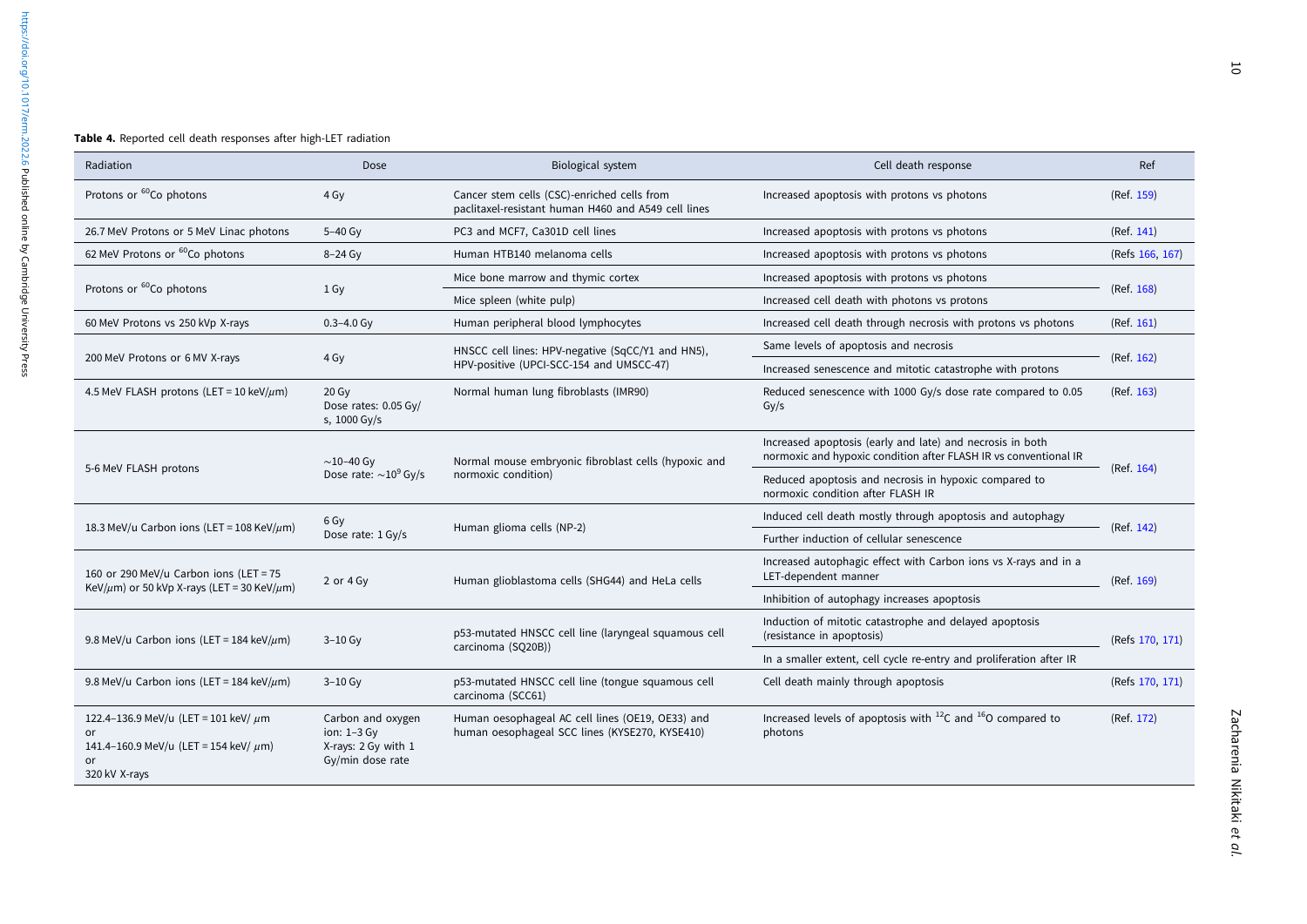<span id="page-10-0"></span>

Fig. 2. Biological significance of complex DNA damage induced by high-LET radiation therapy. As the linear energy transfer increases the potency of particle radiation therapies against cancer cells increases due to a higher level of damage complexity that is DNA lesions in clustered form. But more research is needed towards the wide spectrum of biological response not only to tumour cells but normal cells usually receiving smaller doses.

their initial energy; a superposition of ions within a range of welldefined energy values forms the so-called SOBP that is used in the clinic.

Proton radiotherapy is the most widespread particle-RT in a clinic. Proton RT can be combined with chemotherapeutic agents, likely increasing efficacy and potentially reducing acute adverse events. Another emerging modality is FLASH RT where ultrahigh dose rates appear to spare normal tissues to a higher extent than conventional radiation doses, though the precise mechanism it achieves this is currently unknown. Carbon ions allow better tolerance of radiosensitive organs, since they are characterised by a steeper dose distribution area with minimal penumbra compared to protons.  $\alpha$ -particles emitted from radionuclides endoscopically placed near the tumour constituting brachytherapy. Another modality exploiting  $\alpha$ -particles' high-LET is the one that we called herein as 'Nuclear radiotherapy', which is a type of combinatorial particle RT that involves molecule targets that have to be administrated in the tumour area. Nuclear reactions take place and their products, usually  $\alpha$ -particles, have higher LET than the incident beam. The efficacy of nuclear RT is limited by a nuclear reaction cross section that is at least  $10<sup>4</sup>$  times smaller than the corresponding one for the ionisation process.

In conclusion, there are several theoretical appealing features of medium-to-high LET particle radiation therapies as antitumour modalities. However, it is evident that, more thorough research is needed for a better understanding of the basic biological mechanisms underlying their effectiveness and for their safer application in the clinic so as to ensure maximum tumour control and minimisation of possible normal tissue toxicity in long term cancer survivors.

Supplementary material. The supplementary material for this article can be found at <https://doi.org/10.1017/erm.2022.6>.

Financial support. Z.N. is co-financed by Greece and the European Union (European Social Fund- ESF) through the Operational Programme «Human Resources Development, Education and Lifelong Learning» in the context of the project 'Reinforcement of Postdoctoral Researchers – 2nd Cycle' (MIS-5033021), implemented by the State Scholarships Foundation (IKY). I.T. would like to state that this research is co-financed by Greece and the European Union (European Social Fund- ESF) through the Operational Programme «Human Resources Development, Education and Lifelong Learning» in the context of the project 'Strengthening Human Resources Research Potential via Doctorate Research – 2nd Cycle' (MIS-5000432), implemented by the State Scholarships Foundation (ΙΚΥ). V.G.G is funded by the National Public Investment Program of the Ministry ofDevelopment and Investment/General Secretariat for Research andTechnology, in the framework of the Flagship Initiative to addressSARS-CoV-2 [2020ΣΕ01300001]; the Welfare Foundation for Social & Cultural Sciences (KIKPE), Athens, Greece; H. Pappas [donation]; grants no. [775(Hippo) and 3782 (PACOREL)] from the Hellenic Foundation for Research andInnovation (HFRI); and NKUA-SARG grant [70/3/8916]. A.V and C.K are partially supported by a grant from the National Institutes of Health 1P01CA257904-01.

Conflicts of interest. All authors declare no conflict of interest.

#### References

- 1. Somosy Z (2000) Radiation response of cell organelles. Micron 31, 165–181.
- 2. Tremi I et al. (2021) A guide for using transmission electron microscopy for studying the radiosensitizing effects of gold nanoparticles in vitro. Nanomaterials 11, 859.
- 3. Nikjoo H et al. (1998) Track structure in radiation biology: theory and applications. International Journal of Radiation Biology 73, 355–364.
- 4. Nikjoo H (2003) Radiation track and DNA damage. Iranian Journal of Radiation Research 1, 3–16.
- 5. Schardt D, Elsaesser T and Schulz-Ertner D (2010) Heavy-ion tumor therapy: physical and radiobiological benefits. Reviews of Modern Physics 82, 383–425.
- 6. Watanabe R, Rahmanian S and Nikjoo H (2015) Spectrum of radiation-induced clustered non-DSB damage – A Monte Carlo track structure modeling and calculations. Radiation Research 183, 525–540.
- 7. Baiocco G et al. (2016) The origin of neutron biological effectiveness as a function of energy. Scientific Reports 6, 34033.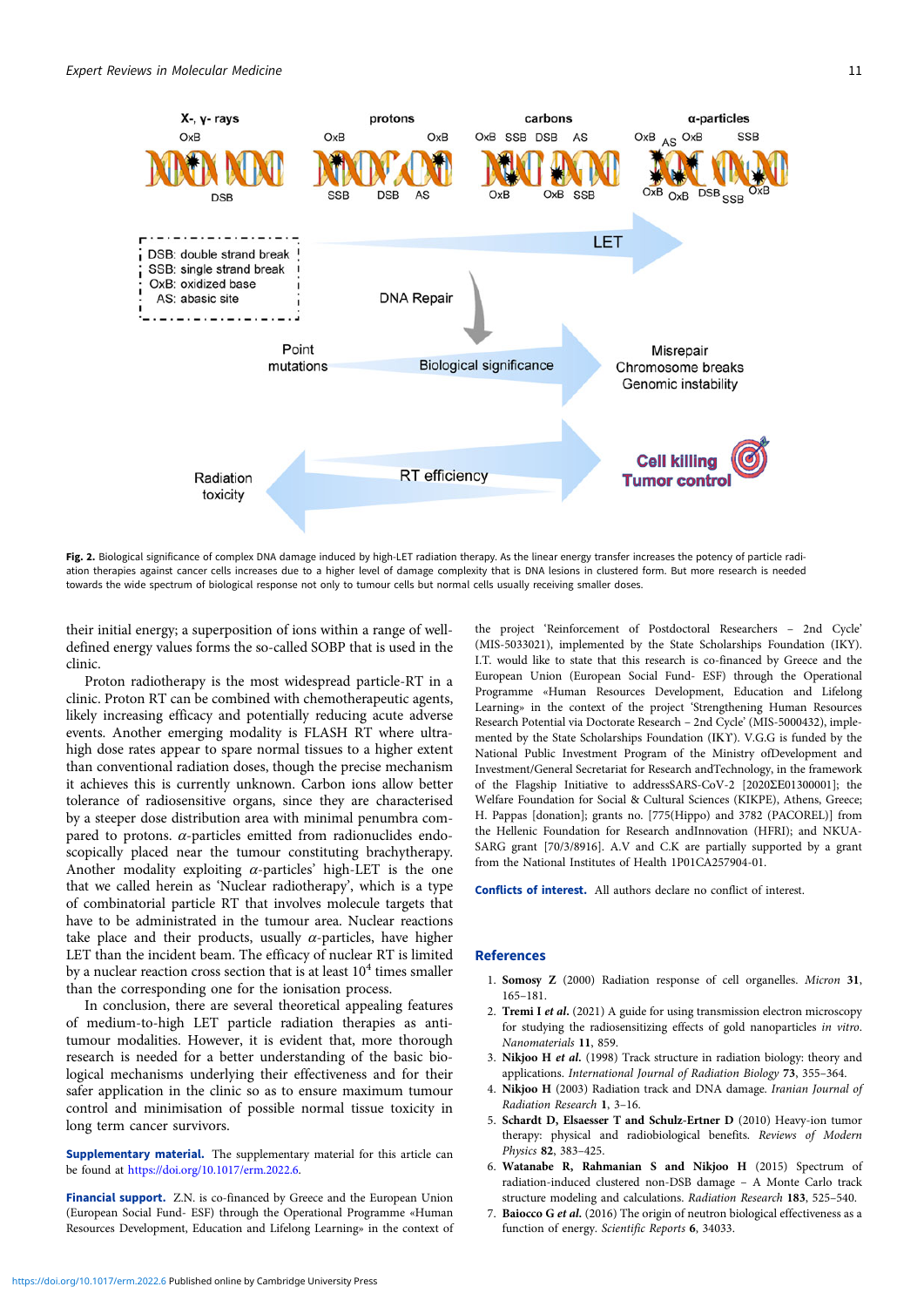- <span id="page-11-0"></span>8. Hada M and Georgakilas AG (2008) Formation of clustered DNA damage after high-LET irradiation: a review. Journal of Radiation Research 49, 203–210.
- 9. Georgakilas AG, O'Neill P and Stewart RD (2013) Induction and repair of clustered DNA lesions: what do we know so far? Radiation Research 180, 100–109.
- 10. Iliakis G, Mladenov E and Mladenova V (2019) Necessities in the processing of DNA double-strand breaks and their effects on genomic instability and cancer. Cancers 11, 1671.
- 11. Murmann-Konda T et al. (2021) Analysis of chromatid-break-repair detects a homologous recombination to non-homologous end-joining switch with increasing load of DNA double-strand breaks. Mutation Research. Genetic Toxicology and Environmental Mutagenesis 867, 503372.
- 12. Abbotts R and Wilson DM III (2017) Coordination of DNA singlestrand break repair. Free Radical Biology & Medicine 107, 228-244.
- 13. Yatagai F (2004) Mutations induced by heavy charged particles. Biological Sciences in Space 18, 224–234.
- 14. Kawata T et al. (2004) Chromosome aberrations induced by high-LET radiations. Biological Sciences in Space 18, 216–223.
- 15. Schipler A and Iliakis G (2013) DNA double-strand–break complexity levels and their possible contributions to the probability for error-prone processing and repair pathway choice. Nucleic Acids Research 41, 7589-7605.
- 16. Averbeck NB et al. (2014) DNA end resection is needed for the repair of complex lesions in G1-phase human cells. Cell Cycle 13, 2509–2516.
- 17. Grabarz A et al. (2012) Initiation of DNA double-strand break repair: signaling and single-stranded resection dictate the choice between homologous recombination, non-homologous end-joining and alternative end-joining. American Journal of Cancer Research 2, 249-268.
- 18. Averbeck NB et al. (2016) Efficient rejoining of DNA double-strand breaks despite increased cell-killing effectiveness following spread-out Bragg peak carbon-Ion irradiation. Frontiers in Oncology 6, 28.
- 19. Nickoloff JA (2021) Toward greater precision in cancer radiotherapy. Cancer Research 81, 3156–3157.
- 20. Seidl C (2014) Radioimmunotherapy with  $\alpha$ -particle-emitting radionuclides. Immunotherapy 6, 431–458.
- 21. Vanderwaeren L et al. (2021) Clinical progress in proton radiotherapy: biological unknowns. Cancers 13, 604.
- 22. Wilson RR (1946) Radiological use of fast protons. Radiology 47, 487–491.
- 23. Lawrence JH et al. (1958) Pituitary irradiation with high-energy proton beams: a preliminary report. Cancer Research 18, 121–134.
- 24. Yuan TZ, Zhan ZJ and Qian CN (2019) New frontiers in proton therapy: applications in cancers. Cancer Communications 39, 61.
- 25. Baumann BC et al. (2020) Comparative effectiveness of proton vs photon therapy as part of concurrent chemoradiotherapy for locally advanced cancer. JAMA Oncology 6, 237–246.
- 26. Hughes JR and Parsons JL (2020) FLASH Radiotherapy: current knowledge and future insights using proton-beam therapy. International Journal of Molecular Sciences 21, 6492.
- 27. Favaudon V et al. (2014) Ultrahigh dose-rate FLASH irradiation increases the differential response between normal and tumor tissue in mice. Science Translational Medicine 6, 245ra93.
- 28. Chabi S et al. (2021) Ultra-high-dose-rate FLASH and conventionaldose-rate irradiation differentially affect human acute lymphoblastic leukemia and normal hematopoiesis. International Journal of Radiation Oncology Biology Physics 109, 819–829.
- 29. Montay-Gruel P et al. (2021) Hypofractionated FLASH-RT as an effective treatment against glioblastoma that reduces neurocognitive side effects in mice. Clinical Cancer Research 27, 775–784.
- 30. Bourhis J et al. (2019) Treatment of a first patient with FLASHradiotherapy. Radiotherapy & Oncology 139, 18–22.
- 31. Vozenin MC et al. (2019) The advantage of FLASH radiotherapy confirmed in mini-pig and cat-cancer patients. Clinical Cancer Research 25, 35–42.
- 32. Kim MM et al. (2021) Comparison of FLASH proton entrance and the spread-out Bragg peak dose regions in the sparing of mouse intestinal crypts and in a pancreatic tumor model. Cancers (Basel) 13, 4244.
- 33. Velalopoulou A et al. (2021) FLASH proton radiotherapy spares normal epithelial and mesenchymal tissues while preserving sarcoma response. Cancer Research 81, 4808–4821.
- 34. Diffenderfer ES et al. (2020) Design, implementation, and in vivo validation of a novel proton FLASH radiation therapy system. International Journal of Radiation Oncology Biology Physics 106, 440–448.
- 35. Malouff TD et al. (2020) Carbon ion therapy: a modern review of an emerging technology. Frontiers in Oncology 10, 82.
- 36. Brown A and Suit H (2004) The centenary of the discovery of the Bragg peak. Radiotherapy & Oncology 73, 265-268.
- 37. Rackwitz T and Debus J (2019) Clinical applications of proton and carbon ion therapy. Seminars in Oncology 46, 226–232.
- 38. Mohamad O et al. (2017) Carbon ion radiotherapy: a review of clinical experiences and preclinical research, with an emphasis on DNA damage/ repair. Cancers 9, 66.
- 39. Durante M and Loeffler JS (2010) Charged particles in radiation oncology. Nature Reviews, Clinical Oncology 7, 37–43.
- 40. Kamada T et al. (2015) Carbon ion radiotherapy in Japan: an assessment of 20 years of clinical experience. The Lancet, Oncology 16, e93–e100.
- 41. Tsujii H and Kamada T (2012) A review of update clinical results of carbon ion radiotherapy. Japanese Journal of Clinical Oncology 42, 670–685.
- 42. Imada H et al. (2010) Comparison of efficacy and toxicity of shortcourse carbon ion radiotherapy for hepatocellular carcinoma depending on their proximity to the porta hepatis. Radiotherapy & Oncology 96, 231–235.
- 43. Raju MR and Carpenter SG (1978) A heavy particle comparative study. Part IV: acute and late reactions. The British Journal of Radiology 51, 720–727.
- 44. Ebner DK and Kamada T (2016) The emerging role of carbon-ion radiotherapy. Frontiers in Oncology 6, 140.
- 45. Shinoto M et al. (2016) Carbon ion radiation therapy with concurrent gemcitabine for patients with locally advanced pancreatic cancer. International Journal of Radiation Oncology Biology Physics 95, 498–504.
- 46. Kaganovich ID et al. (2005) Ionization cross-sections for ion–atom collisions in high-energy ion beams. Nuclear Instruments and Methods in Physics Research Section A: Accelerators, Spectrometers, Detectors and Associated Equipment 544, 91–97.
- 47. Tawara H and Kato T (1987) Total and partial ionization cross sections of atoms and ions by electron impact. Atomic Data and Nuclear Data Tables 36, 167–353.
- 48. Malouff TD et al. (2021) Boron neutron capture therapy: a review of clinical applications. Frontiers in Oncology 11, 601820.
- 49. Bláha P et al. (2021) The proton-boron reaction increases the radiobiological effectiveness of clinical low- and high-energy proton beams: novel experimental evidence and perspectives. Frontiers in Oncology 11, 682647.
- 50. Maliszewska-Olejniczak K et al. (2021) Molecular mechanisms of specific cellular DNA damage response and repair induced by the mixed radiation field during boron neutron capture therapy. Frontiers in Oncology 11, 676575.
- 51. Ajzenberg-Selove F (1975) Energy levels of light nuclei A = 11?12. Nuclear physics. A, Nuclear and Hadronic Physics 248, 1–152.
- 52. Stave S et al. (2011) Understanding the B11( $p, \alpha$ ) $\alpha\alpha$  reaction at the 0.675 MeV resonance. Physics Letters B 696, 26–29.
- 53. Barth RF, Mi P and Yang W (2018) Boron delivery agents for neutron capture therapy of cancer. Cancer Commun (Lond) 38, 35.
- 54. Barth RF, Zhang Z and Liu T (2018) A realistic appraisal of boron neutron capture therapy as a cancer treatment modality. Cancer Commun (Lond) 38, 36.
- 55. Barth RF et al. (2005) Boron neutron capture therapy of cancer: current status and future prospects. Clinical Cancer Research 11, 3987–4002.
- 56. Miyatake S et al. (2016) Boron neutron capture therapy for malignant brain tumors. Neurol Med Chir (Tokyo) 56, 361–371.
- 57. Wang L-W et al. (2018) Clinical trials for treating recurrent head and neck cancer with boron neutron capture therapy using the Tsing-Hua open pool reactor. Cancer Communications 38, 37.
- 58. Hiratsuka J et al. (2018) Boron neutron capture therapy for vulvar melanoma and genital extramammary Paget's disease with curative responses. Cancer Communications 38, 38.
- 59. De Stasio G et al. (2001) Gadolinium in human glioblastoma cells for gadolinium neutron capture therapy. Cancer Research 61, 4272–4277.
- 60. Martin RF et al. (1989) Induction of DNA double-strand breaks by 157Gd neutron capture. Pigment Cell Research 2, 330–332.
- 61. Shih JL and Brugger RM (1992) Gadolinium as a neutron capture therapy agent. Medical Physics 19, 733–744.
- 62. Nomoto T et al. (2020) Poly(vinyl alcohol) boosting therapeutic potential of p-boronophenylalanine in neutron capture therapy by modulating metabolism. Science Advances 6, eaaz1722.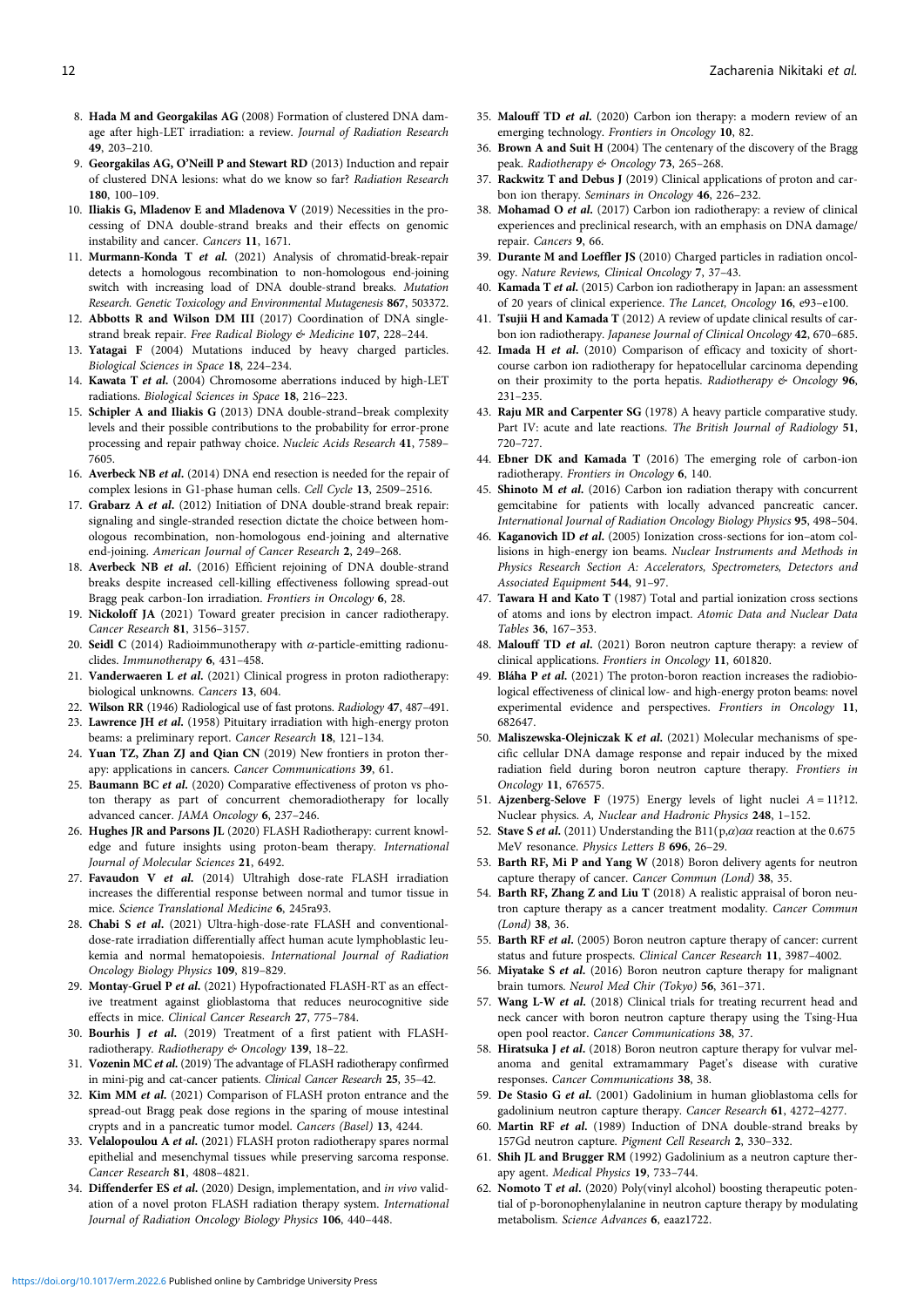- <span id="page-12-0"></span>63. Fukuda H et al. (1999) Pharmacokinetics of 10B-p-boronophenylalanine in tumours, skin and blood of melanoma patients: a study of boron neutron capture therapy for malignant melanoma. Melanoma Research 9, 75–83.
- 64. Farr LE et al. (1954) Neutron capture therapy with boron in the treatment of glioblastoma multiforme. The American Journal of Roentgenology, Radium Therapy, and Nuclear Medicine 71, 279–293.
- 65. Godwin JT et al. (1955) Pathological study of eight patients with glioblastoma multiforme treated by neutron capture therapy using boron 10. Cancer 8, 601–615.
- 66. Goodman JH et al. (2000) Boron neutron capture therapy of brain tumors: biodistribution, pharmacokinetics, and radiation dosimetry sodium borocaptate in patients with gliomas. Neurosurgery 47, 608– 621. discussion 21-2.
- 67. Coderre JA et al. (1998) Biodistribution of boronophenylalanine in patients with glioblastoma multiforme: boron concentration correlates with tumor cellularity. Radiation Research 149, 163–170.
- 68. Chanana AD et al. (1999) Boron neutron capture therapy for glioblastoma multiforme: interim results from the phase I/II dose-escalation studies. Neurosurgery 44, 1182–1192. discussion 92-3.
- 69. Henriksson R et al. (2008) Boron neutron capture therapy (BNCT) for glioblastoma multiforme: a phase II study evaluating a prolonged high-dose of boronophenylalanine (BPA). Radiotherapy & Oncology 88, 183-191.
- 70. Kawabata S et al. (2009) Survival benefit from boron neutron capture therapy for the newly diagnosed glioblastoma patients. Applied Radiation and Isotopes 67, S15–S18.
- 71. Miyatake S et al. (2007) Boron neutron capture therapy for malignant tumors related to meningiomas. Neurosurgery 61, 82–90. discussion 90-1.
- 72. Kankaanranta L et al. (2012) Boron neutron capture therapy in the treatment of locally recurred head-and-neck cancer: final analysis of a phase I/II trial. International Journal of Radiation Oncology Biology Physics 82, e67–e75.
- 73. Suzuki M et al. (2014) Boron neutron capture therapy outcomes for advanced or recurrent head and neck cancer. Journal of Radiation Research 55, 146–153.
- 74. Kato I et al. (2009) Effectiveness of boron neutron capture therapy for recurrent head and neck malignancies. Applied Radiation and Isotopes 67, S37–S42.
- 75. Koivunoro H et al. (2019) Boron neutron capture therapy for locally recurrent head and neck squamous cell carcinoma: an analysis of dose response and survival. Radiotherapy & Oncology 137, 153-158.
- 76. Wang LW et al. (2014) Fractionated BNCT for locally recurrent head and neck cancer: experience from a phase I/II clinical trial at tsing Hua open-pool reactor. Applied Radiation and Isotopes 88, 23–27.
- 77. Suzuki M et al. (2008) A novel concept of treatment of diffuse or multiple pleural tumors by boron neutron capture therapy (BNCT). Radiotherapy & Oncology 88, 192–195.
- 78. Futamura G et al. (2014) A case of radiation-induced osteosarcoma treated effectively by boron neutron capture therapy. Radiation Oncology 9, 237.
- 79. Menéndez PR et al. (2009) BNCT For skin melanoma in extremities: updated Argentine clinical results. Applied Radiation and Isotopes 67, S50–S53.
- 80. González SJ et al. (2004) First BNCT treatment of a skin melanoma in Argentina: dosimetric analysis and clinical outcome. Applied Radiation and Isotopes 61, 1101–1105.
- 81. Yong Z et al. (2016) Boron neutron capture therapy for malignant melanoma: first clinical case report in China. Chinese Journal of Cancer Research = Chung-kuo Yen Cheng Yen Chiu 28, 634–640.
- 82. Nakagawa Y et al. (2009) Clinical results of BNCT for malignant brain tumors in children. Applied Radiation and Isotopes 67, S27–S30.
- 83. Zhang X et al. (2019) Assessment of long-term risks of secondary cancer in paediatric patients with brain tumours after boron neutron capture therapy. Journal of Radiological Protection 39, 838–853.
- 84. Kageji T et al. (2015) Radiation-induced meningiomas after BNCT in patients with malignant glioma. Applied Radiation and Isotopes 106, 256–259.
- 85. Wittig A et al. (2008) Uptake of two 10B-compounds in liver metastases of colorectal adenocarcinoma for extracorporeal irradiation with boron neutron capture therapy (EORTC trial 11001). International Journal of Cancer 122, 1164–1171.
- 86. Zonta A et al. (2009) Extra-corporeal liver BNCT for the treatment of diffuse metastases: what was learned and what is still to be learned. Applied Radiation and Isotopes 67, S67–S75.
- 87. Sgouros G (2019)  $\alpha$ -Particle–emitter radiopharmaceutical therapy: resistance is futile. Cancer Research 79, 5479.
- 88. Yard BD et al. (2019) Cellular and genetic determinants of the sensitivity of cancer to  $\alpha$ -particle irradiation. Cancer Research 79, 5640.
- 89. Stewart RD et al. (2011) Effects of radiation quality and oxygen on clustered DNA lesions and cell death. Radiation Research 176, 587–602.
- 90. Anand A et al. (2020) Assessing radiographic response to (223)Ra with an automated bone scan index in metastatic castration-resistant prostate cancer patients. Journal of Nuclear Medicine 61, 671–675.
- 91. Darafsheh A et al. (2021) Spread-out Bragg peak proton FLASH irradiation using a clinical synchrocyclotron: proof of concept and ion chamber characterization. Medical Physics 48, 4472–4484.
- 92. Kourkafas G et al. (2021) FLASH Proton irradiation setup with a modulator wheel for a single mouse eye. Medical Physics 48, 1839-1845.
- 93. Nikjoo H et al. (2016) Radiation track, DNA damage and response-a review. Reports on Progress in Physics 79, 116601.
- 94. Chatzipapas KP et al. (2020) Ionizing radiation and complex DNA damage: quantifying the radiobiological damage using Monte Carlo simulations. Cancers 12, 799.
- 95. Kalospyros SA et al. (2021) A mathematical radiobiological model (MRM) to predict Complex DNA damage and cell survival for ionizing particle radiations of varying quality. Molecules 26, 840.
- 96. McMahon SJ and Prise KM (2021) A mechanistic DNA repair and survival model (Medras): applications to intrinsic radiosensitivity, relative biological effectiveness and dose-rate. Frontiers in Oncology 11, 2319.
- 97. Papakonstantinou D et al. (2021) Using machine learning techniques for asserting cellular damage induced by high-LET particle radiation. Radiation 1, 45–64.
- 98. Zhao X et al. (2020) Modeling double-strand breaks from direct and indirect action in a complete human genome single cell Geant4 model. Biomedical Physics and Engineering Express 6, 065010.
- 99. Mokari M et al. (2018) A simulation approach for determining the spectrum of DNA damage induced by protons. Physics in Medicine and Biology 63, 175003.
- 100. Chan CC, Chen FH and Hsiao YY (2021) Impact of hypoxia on relative biological effectiveness and oxygen enhancement ratio for a 62-MeV therapeutic proton beam. Cancers (Basel) 13, 2997.
- 101. Pater P et al. (2016) Proton and light ion RBE for the induction of direct DNA double-strand breaks. Medical Physics 43, 2131.
- 102. Keta O et al. (2021) DNA double-strand breaks in cancer cells as a function of proton linear energy transfer and its variation in time. International Journal of Radiation Biology 97, 1229–1240.
- 103. Luo WR et al. (2020) Effects of indirect actions and oxygen on relative biological effectiveness: estimate of DSB inductions and conversions induced by therapeutic proton beams. International Journal of Radiation Biology 96, 187–196.
- 104. Ohsawa D et al. (2021) DNA Strand break induction of aqueous plasmid DNA exposed to 30 MeV protons at ultra-high dose rate. Journal of Radiation Research, rrab114.
- 105. Yokota Y et al. (2007) Initial yields of DNA double-strand breaks and DNA fragmentation patterns depend on linear energy transfer in tobacco BY-2 protoplasts irradiated with helium, carbon and neon ions. Radiation Research 167, 94–101.
- 106. Heilmann J, Taucher-Scholz G and Kraft G (1995) Induction of DNA double-strand breaks in CHO-K1 cells by carbon ions. International Journal of Radiation Biology 68, 153–162.
- 107. Shiina T et al. (2013) Induction of DNA damage, including abasic sites, in plasmid DNA by carbon ion and X-ray irradiation. Radiation and Environmental Biophysics 52, 99–112.
- 108. Watanabe R et al. (2011) Monte Carlo simulation of radial distribution of DNA strand breaks along the C and Ne ion paths. Radiation Protection Dosimetry 143, 186–190.
- 109. Macaeva E et al. (2021) High-LET carbon and iron ions elicit a prolonged and amplified p53 signaling and inflammatory response compared to low-LET X-rays in human peripheral blood mononuclear cells. Frontiers in Oncology 11, 768493.
- 110. Urushibara A et al. (2006) DNA Damage induced by the direct effect of He ion particles. Radiation Protection Dosimetry 122, 163–165.
- 111. Prise KM, Pullar CH and Michael BD (1999) A study of endonuclease III-sensitive sites in irradiated DNA: detection of alpha-particle-induced oxidative damage. Carcinogenesis 20, 905–909.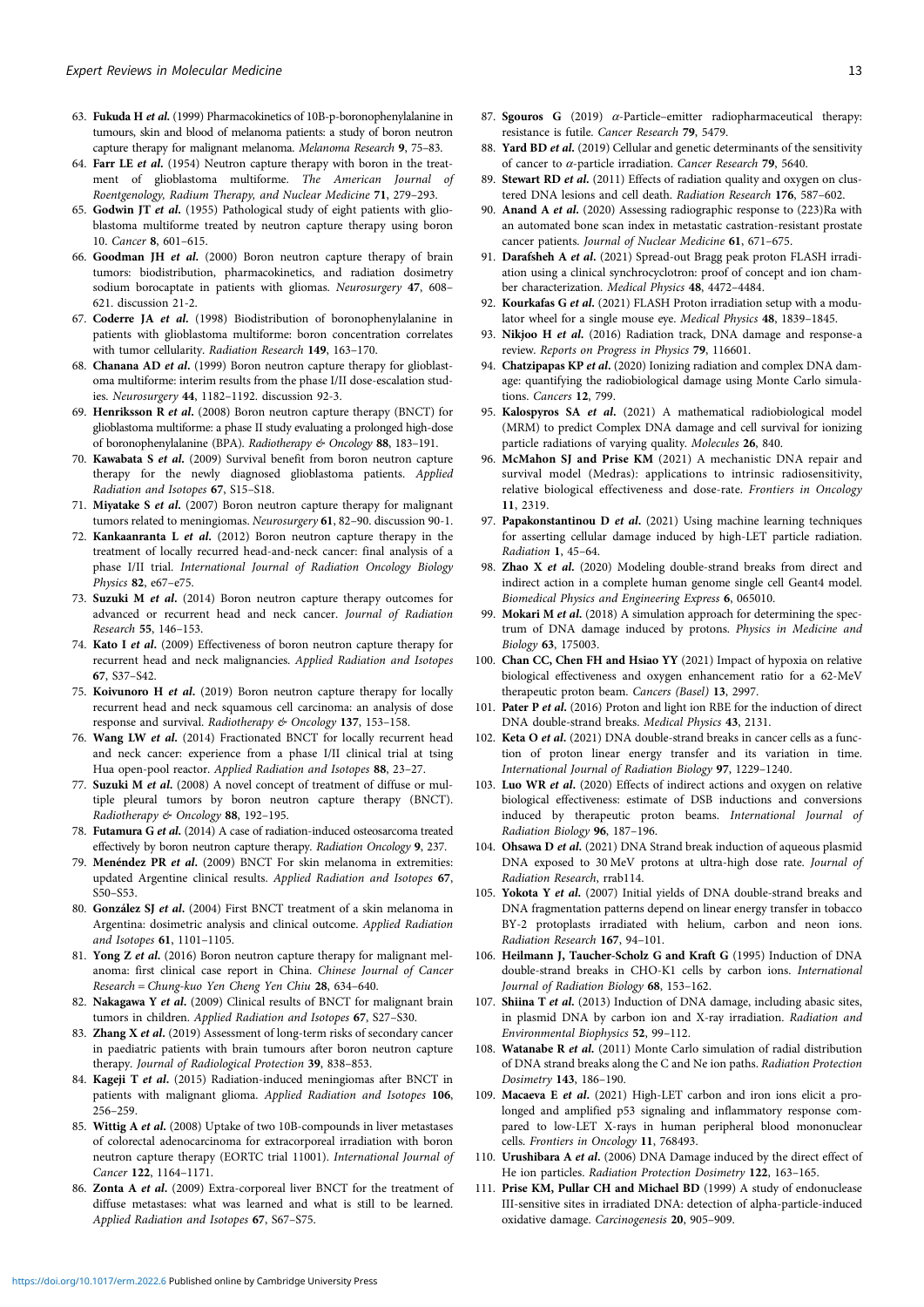- <span id="page-13-0"></span>112. Claesson K et al. (2011) RBE Of  $\alpha$ -particles from (211) At for complex DNA damage and cell survival in relation to cell cycle position. International Journal of Radiation Biology 87, 372–384.
- 113. Roots R et al. (1990) The formation of strand breaks in DNA after high-LET irradiation: a comparison of data from in vitro and cellular systems. International Journal of Radiation Biology 58, 55–69.
- 114. Fulford J et al. (2001) Yields of SSB and DSB induced in DNA by Al(K) ultrasoft X-rays and alpha-particles: comparison of experimental and simulated yields. International Journal of Radiation Biology 77, 1053– 1066.
- 115. Gorgoulis VG et al. (2018) Integrating the DNA damage and protein stress responses during cancer development and treatment. The Journal of Pathology 246, 12–40.
- 116. Chatgilialoglu C et al. (2014) Lipid geometrical isomerism: from chemistry to biology and diagnostics. Chemical Reviews 114, 255–284.
- 117. Sridharan DM et al. (2015) Understanding cancer development processes after HZE-particle exposure: roles of ROS, DNA damage repair and inflammation. Radiation Research 183, 1–26. 26.
- 118. Zhao L et al. (2020) The determinant of DNA repair pathway choices in ionising radiation-induced DNA double-strand breaks. BioMed Research International 2020, 4834965.
- 119. Shrivastav M, De Haro LP and Nickoloff JA (2008) Regulation of DNA double-strand break repair pathway choice. Cell Research 18, 134–147.
- 120. Takahashi A et al. (2014) Nonhomologous end-joining repair plays a more important role than homologous recombination repair in defining radiosensitivity after exposure to high-LET radiation. Radiation Research 182, 338–344.
- 121. Okayasu R et al. (2006) Repair of DNA damage induced by accelerated heavy ions in mammalian cells proficient and deficient in the nonhomologous End-joining pathway. Radiation Research 165, 59–67. 9.
- 122. Sridharan DM et al. (2012) Increased Artemis levels confer radioresistance to both high and low LET radiation exposures. Radiation Oncology 7, 96.
- 123. Singh SK et al. (2013) Reduced contribution of thermally labile sugar lesions to DNA double-strand break formation after exposure to heavy ions. Radiation Oncology 8, 77.
- 124. Faria Z et al. (2010) Homologous recombination contributes to the repair of DNA double-strand breaks induced by high-energy iron ions. Radiation Research 173, 27–39.
- 125. Grosse N et al. (2014) Deficiency in homologous recombination renders mammalian cells more sensitive to proton versus photon irradiation. International Journal of Radiation Oncology Biology Physics 88, 175–181.
- 126. Rostek C et al. (2008) Involvement of homologous recombination repair after proton-induced DNA damage. Mutagenesis 23, 119–129.
- 127. Zhou X et al. (2013) DNA-PKcs Inhibition sensitizes cancer cells to carbon-Ion irradiation via telomere capping disruption. PLoS One 8, e72641.
- 128. Ariungerel G et al. (2015) The major DNA repair pathway after both proton and carbon-Ion radiation is NHEJ, but the HR pathway is more relevant in carbon ions. Radiation Research 183, 345-356.
- 129. Kondo N et al. (2016) DNA Damage induced by boron neutron capture therapy is partially repaired by DNA ligase IV. Radiation and Environmental Biophysics 55, 89–94.
- 130. Rodriguez C et al. (2018) In vitro studies of DNA damage and repair mechanisms induced by BNCT in a poorly differentiated thyroid carcinoma cell line. Radiation and Environmental Biophysics 57, 143–152.
- 131. Ghosh S et al. (2011) DNA Damage response signaling in lung adenocarcinoma A549 cells following gamma and carbon beam irradiation. Mutation Research/Fundamental and Molecular Mechanisms of Mutagenesis 716, 10–19.
- 132. Rydberg B et al. (2005) Dose-dependent Misrejoining of radiation-induced DNA double-strand breaks in human fibroblasts: experimental and theoretical study for high- and low-LET radiation. Radiation Research 163, 526–534. 9.
- 133. Autsavapromporn N et al. (2013) Participation of gap junction communication in potentially lethal damage repair and DNA damage in human fibroblasts exposed to low- or high-LET radiation. Mutation Research/ Genetic Toxicology and Environmental Mutagenesis 756, 78–85.
- 134. Saha J et al. (2014) Biological characterization of low-energy ions with high-energy deposition on human cells. Radiation Research 182, 282–291.
- 135. Facoetti A (2020) [The risk of second radiation-induced cancer from hadrontherapy compared to traditional radiotherapy]. Giornale Italiano di Medicina del Lavoro ed Ergonomia 42, 252–256.
- 136. Okumura K et al. (2012) Relative biological effects of neutron mixedbeam irradiation for boron neutron capture therapy on cell survival and DNA double-strand breaks in cultured mammalian cells. Journal of Radiation Research 54, 70–75.
- 137. Cheng L et al. (2018) Simultaneous induction of dispersed and clustered DNA lesions compromises DNA damage response in human peripheral blood lymphocytes. PLoS ONE 13, e0204068.
- 138. Golden E et al. (2012) The convergence of radiation and immunogenic cell death signaling pathways. Frontiers in Oncology 2, 88.
- 139. Eriksson D and Stigbrand T (2010) Radiation-induced cell death mechanisms. Tumor Biology 31, 363–372.
- 140. Radford IR et al. (1994) Radiation response of mouse lymphoid and myeloid cell lines. Part II. Apoptotic death is shown by all lines examined. International Journal of Radiation Biology 65, 217–227.
- 141. Di Pietro C et al. (2006) Cellular and molecular effects of protons: apoptosis induction and potential implications for cancer therapy. Apoptosis 11, 57–66.
- 142. Jinno-Oue A et al. (2010) Irradiation with carbon Ion beams induces apoptosis, autophagy, and cellular senescence in a human glioma-derived cell line. International Journal of Radiation Oncology Biology Physics 76, 229–241.
- 143. Rahmanian N, Hosseinimehr SJ and Khalaj A (2016) The paradox role of caspase cascade in ionizing radiation therapy. Journal of Biomedical Science 23, 88.
- 144. Fabbrizi MR and Parsons JL (2022) Cell death mechanisms in head and neck cancer cells in response to low and high-LET radiation. Expert Reviews in Molecular Medicine 24, e2.
- 145. Campisi J and d'Adda di Fagagna F (2007) Cellular senescence: when bad things happen to good cells. Nature Reviews Molecular Cell Biology 8, 729–740.
- 146. Alvarado-Ortiz E et al. (2021) Mutant p53 gain-of-function: role in cancer development, progression, and therapeutic approaches. Frontiers in Cell and Developmental Biology 8, 607670.
- 147. Kastenhuber ER and Lowe SW (2017) Putting p53 in context. Cell 170, 1062–178.
- 148. Rödel F et al. (2005) Survivin as a radioresistance factor, and prognostic and therapeutic target for radiotherapy in rectal cancer. Cancer Research 65, 4881–4887.
- 149. Cuddihy AR and Bristow RG (2004) The p53 protein family and radiation sensitivity: yes or no? Cancer and Metastasis Reviews 23, 237–257.
- 150. MacDonald SM (2016) Chapter 67 central nervous system tumors in children. In Gunderson LL and Tepper JE (eds), Clinical Radiation Oncology, 4th Edn. Philadelphia: Elsevier, pp. 1389–1402.e3.
- 151. Brown JM and Wouters BG (1999) Apoptosis, p53, and tumor cell sensitivity to anticancer agents. Cancer Research 59, 1391–1399.
- 152. Eliopoulos AG, Havaki S and Gorgoulis VG (2016) DNA Damage response and autophagy: a meaningful partnership. Frontiers in Genetics 7, 204.
- 153. Wu WKK et al. (2012) The autophagic paradox in cancer therapy. Oncogene 31, 939–953.
- 154. Paglin S et al. (2001) A novel response of cancer cells to radiation involves autophagy and formation of acidic vesicles. Cancer Research 61, 439–444.
- 155. Palumbo S and Comincini S (2013) Autophagy and ionizing radiation in tumors: the "survive or not survive" dilemma. Journal of Cellular Physiology 228, 1–8.
- 156. Gorgoulis V et al. (2019) Cellular senescence: defining a path forward. Cell 179, 813–827.
- 157. Spratt DE et al. (2016) Recurrence patterns and second primary lung cancers after stereotactic body radiation therapy for early-stage non– small-cell lung cancer: implications for surveillance. Clinical Lung Cancer 17, 177–183. e2.
- 158. Liao EC et al. (2014) Radiation induces senescence and a bystander effect through metabolic alterations. Cell Death & Disease 5, e1255-e1e55.
- 159. Zhang X et al. (2013) Therapy-resistant cancer stem cells have differing sensitivity to photon versus proton beam radiation. Journal of Thoracic Oncology 8, 1484–1491.
- 160. Ristic-Fira AM et al. (2007) Response of a human melanoma cell line to low and high ionizing radiation. Annals of the New York Academy of Sciences 1095, 165–174.
- 161. Miszczyk J et al. (2018) Do protons and X-rays induce cell-killing in human peripheral blood lymphocytes by different mechanisms? Clinical and Translational Radiation Oncology 9, 23–29.